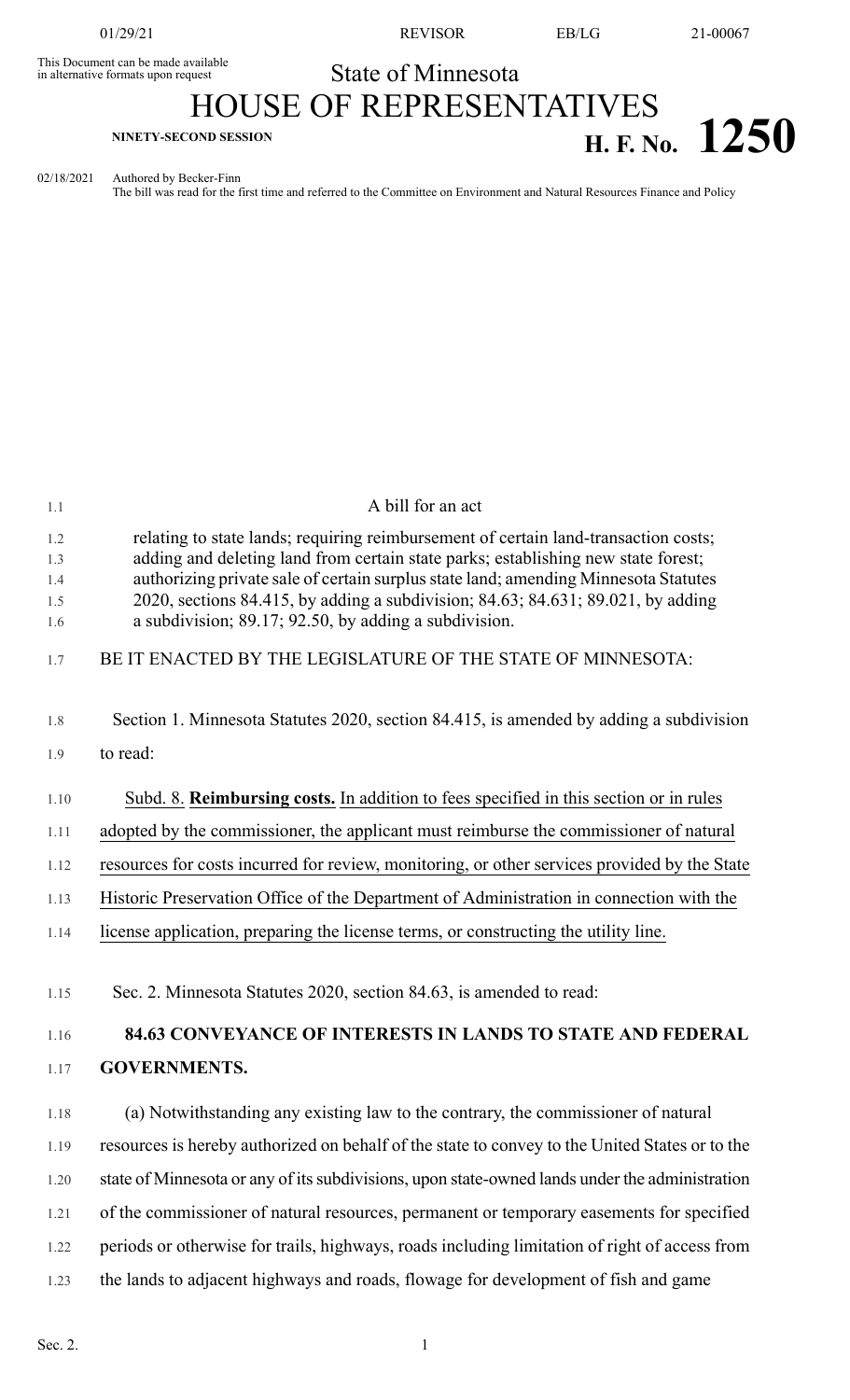2.2 conveyances to be made upon such terms and conditions including provision for reversion

2.3 in the event of non-user as the commissioner of natural resources may determine.

2.4 (b) In addition to the fee for the market value of the easement, the commissioner of 2.5 natural resources shall assess the applicant the following fees:

2.6 (1) an application fee of \$2,000 to cover reasonable costs for reviewing the application 2.7 and preparing the easement; and

2.8 (2) a monitoring fee to cover the projected reasonable costs for monitoring the 2.9 construction of the improvement for which the easement was conveyed and preparing special 2.10 terms and conditions for the easement. The commissioner must give the applicant an estimate 2.11 of the monitoring fee before the applicant submits the fee.

2.12 (c) The applicant shall pay these fees to the commissioner of natural resources. The 2.13 commissioner shall not issue the easement until the applicant has paid in full the application 2.14 fee, the monitoring fee, and the market value payment for the easement.

2.15 (d) Upon completion of construction of the improvement for which the easement was 2.16 conveyed, the commissioner shall refund the unobligated balance from the monitoring fee 2.17 revenue. The commissioner shall not return the application fee, even if the application is 2.18 withdrawn or denied.

2.19 (e) Money received under paragraph (b) must be deposited in the land management 2.20 account in the natural resources fund and is appropriated to the commissioner of natural 2.21 resources to cover the reasonable costs incurred for issuing and monitoring easements.

2.22 (f) A county or joint county regional railroad authority is exempt from all fees specified 2.23 under this section for trail easements on state-owned land.

2.24 (g) In addition to fees specified in this section, the applicant must reimburse the

2.25 commissioner of natural resources for costs incurred for review, monitoring, or other services

2.26 provided by the State Historic Preservation Office of the Department of Administration in

2.27 connection with the easement application, preparing the easement terms, or constructing

2.28 the trail, highway, road, or other improvements.

2.29 Sec. 3. Minnesota Statutes 2020, section 84.631, is amended to read:

## 2.30 **84.631 ROAD EASEMENTS ACROSS STATE LANDS.**

2.31 (a) Except as provided in section 85.015, subdivision 1b, the commissioner of natural 2.32 resources, on behalf of the state, may convey a road easement across state land under the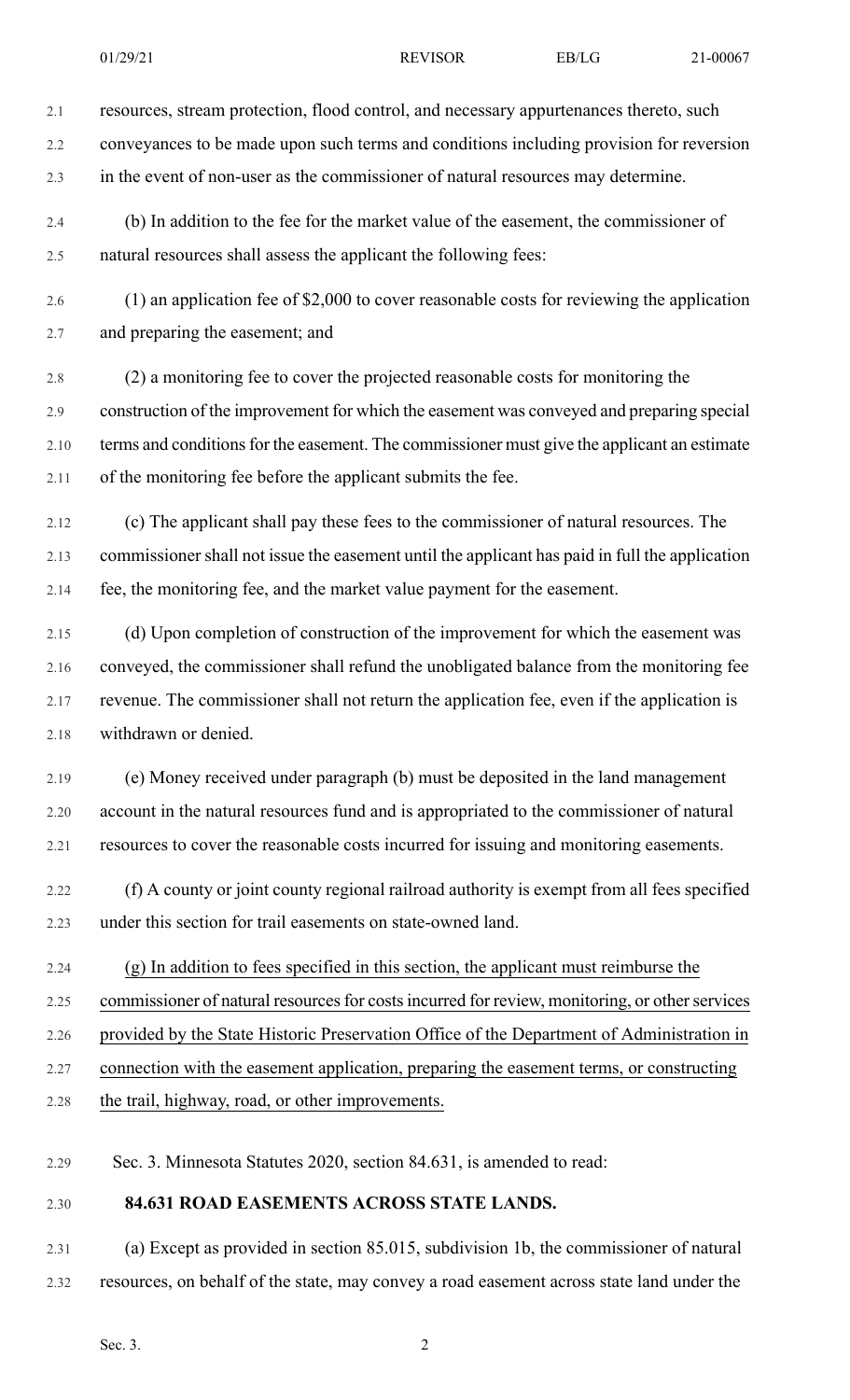3.3 alternatives to obtain access to the property; and (2) the exercise of the easement will not

3.4 cause significant adverse environmental or natural resource management impacts.

3.5 (b) The commissioner shall:

3.6 (1) require the applicant to pay the market value of the easement;

3.7 (2) limit the easement term to 50 years if the road easement is across school trust land;

3.8 (3) provide that the easement reverts to the state in the event of nonuse; and

3.9 (4) impose other terms and conditions of use as necessary and appropriate under the 3.10 circumstances.

3.11 (c) An applicant shall submit an application fee of \$2,000 with each application for a 3.12 road easement acrossstate land. The application fee is nonrefundable, even if the application 3.13 is withdrawn or denied.

3.14 (d) In addition to the payment for the market value of the easement and the application 3.15 fee, the commissioner of natural resources shall assess the applicant a monitoring fee to 3.16 cover the projected reasonable costs for monitoring the construction of the road and preparing 3.17 special terms and conditions for the easement. The commissioner must give the applicant 3.18 an estimate of the monitoring fee before the applicant submits the fee. The applicant shall 3.19 pay the application and monitoring fees to the commissioner of natural resources. The 3.20 commissionershall not issue the easement until the applicant has paid in full the application 3.21 fee, the monitoring fee, and the market value payment for the easement.

3.22 (e) Upon completion of construction of the road, the commissioner shall refund the 3.23 unobligated balance from the monitoring fee revenue.

3.24 (f) Fees collected under paragraphs (c) and (d) must be credited to the land management 3.25 account in the natural resources fund and are appropriated to the commissioner of natural 3.26 resources to cover the reasonable costs incurred under this section.

- 3.27 (g) In addition to fees specified in this section, the applicant must reimburse the
- 3.28 commissioner of natural resources for costs incurred for review, monitoring, or other services

3.29 provided by the State Historic Preservation Office of the Department of Administration in

- 3.30 connection with the easement application, preparing the easement terms, or constructing
- 3.31 the road.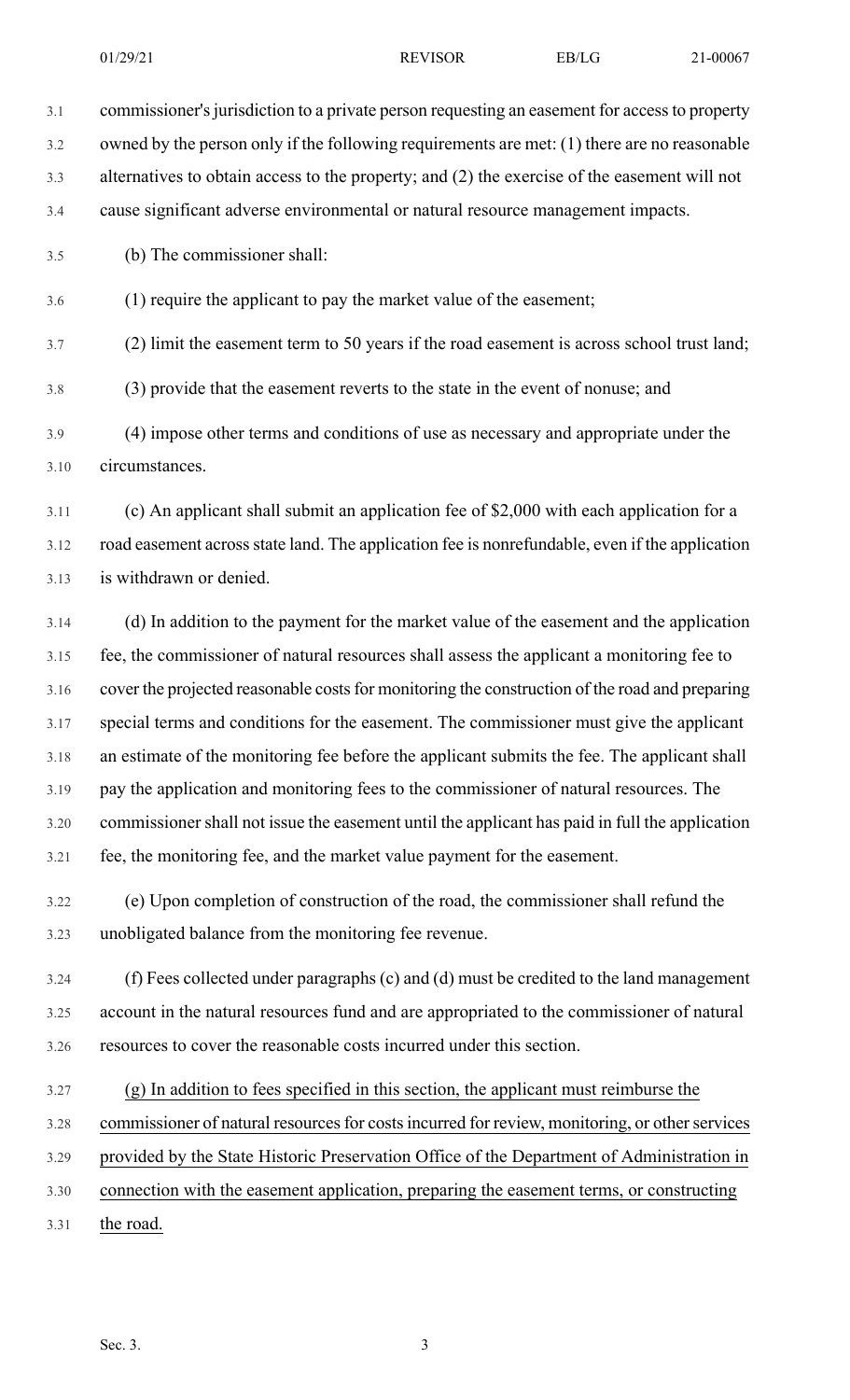- 4.1 Sec. 4. Minnesota Statutes 2020, section 89.021, is amended by adding a subdivision to 4.2 read:
- 4.3 Subd. 42a. **Riverlands State Forest.**

4.4 Sec. 5. Minnesota Statutes 2020, section 89.17, is amended to read:

4.5 **89.17 LEASES AND PERMITS.**

4.6 (a) Notwithstanding the permit procedures of chapter 90, the commissioner may grant 4.7 and execute, in the name of the state, leases and permits for the use of any forest lands under 4.8 the authority of the commissioner for any purpose that in the commissioner's opinion is not 4.9 inconsistent with the maintenance and management of the forest lands, on forestry principles 4.10 for timber production. Every such lease or permit is revocable at the discretion of the 4.11 commissioner at any time subject to such conditions as may be agreed on in the lease. The 4.12 approval of the commissioner of administration is not required upon any such lease or 4.13 permit. No such lease or permit for a period exceeding 21 years shall be granted except with 4.14 the approval of the Executive Council.

- 4.15 (b) Public access to the leased land for outdoor recreation is the same as access would 4.16 be under state management.
- 4.17 (c) Notwithstanding section 16A.125,subdivision 5, after deducting the reasonable costs 4.18 incurred for preparing and issuing the lease, all remaining proceeds from leasing school 4.19 trust land and university land for roads on forest lands must be deposited into the respective 4.20 permanent fund for the lands.
- 4.21 (d) The commissioner may require a performance bond, security deposit, or other form 4.22 of security for removing any improvements or personal property left on the leased premises 4.23 by the lessee upon termination or cancellation of the lease.
- 4.24 (e) In addition to other payments required by this section, the applicant must reimburse 4.25 the commissioner for costs incurred for review, monitoring, or other services provided by 4.26 the State Historic Preservation Office of the Department of Administration in connection 4.27 with reviewing the lease request, preparing the lease terms, or monitoring construction of 4.28 improvements on the leased premises.
- 4.29 Sec. 6. Minnesota Statutes 2020, section 92.50, is amended by adding a subdivision to 4.30 read:
- 4.31 Subd. 4. **Reimbursing costs.** In addition to other payments required by this section, the 4.32 applicant must reimburse the commissioner of natural resources for costs incurred for review,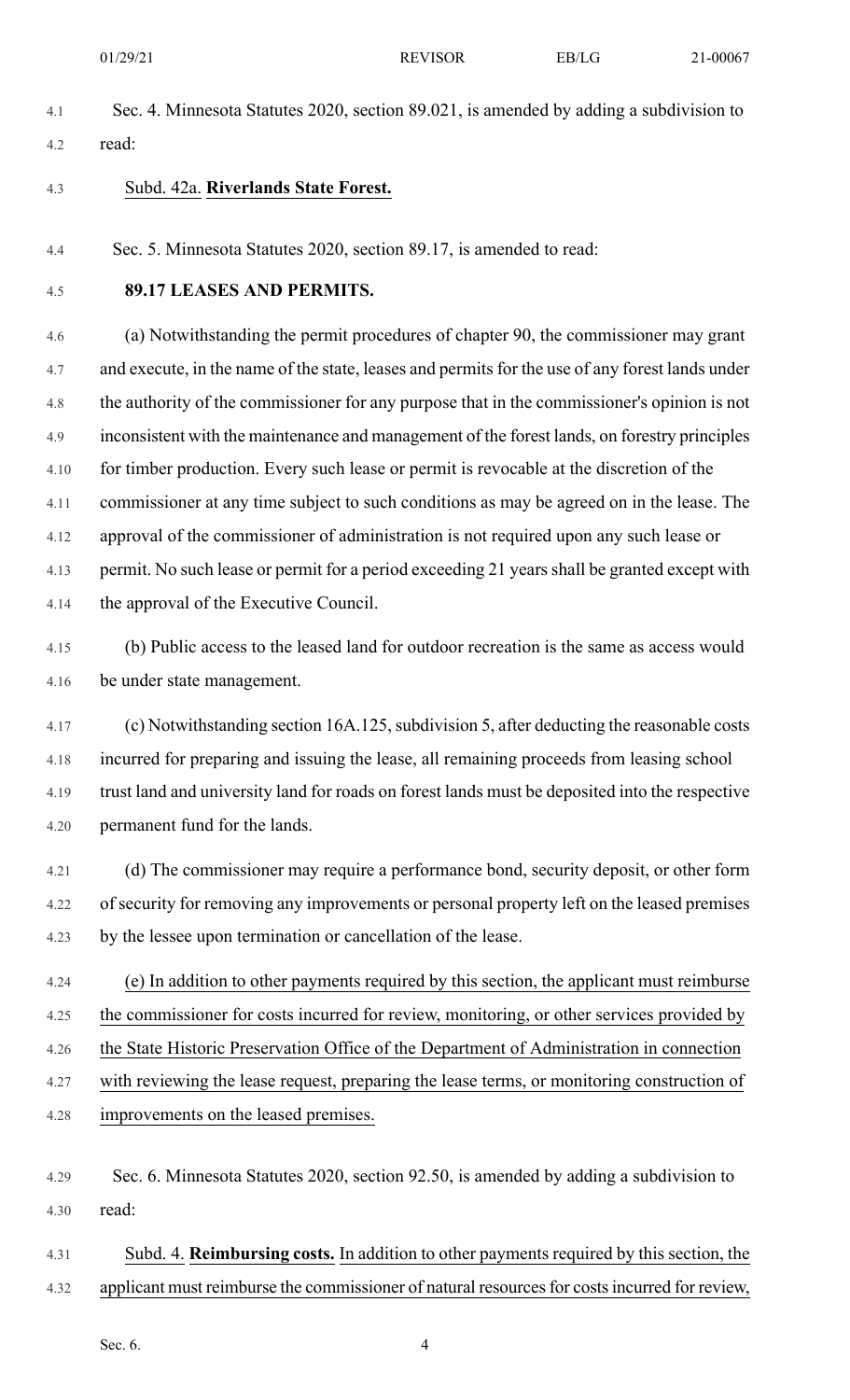| 5.1  | monitoring, or other services provided by the State Historic Preservation Office of the     |
|------|---------------------------------------------------------------------------------------------|
| 5.2  | Department of Administration in connection with reviewing the lease request, preparing      |
| 5.3  | the lease terms, or constructing improvements on the leased premises.                       |
|      |                                                                                             |
| 5.4  | Sec. 7. ADDITION TO STATE PARK.                                                             |
| 5.5  | [85.012] [Subd. 38A.] Lake Vermilion-Soudan Underground Mine State Park, St.                |
| 5.6  | Louis County. The following areas are added to Lake Vermilion-Soudan Underground            |
| 5.7  | Mine State Park, St. Louis County, and are designated as the Granelda Unit:                 |
| 5.8  | (1) Lot 3 of Section 28 and Lot 5 of Section 29 in Township 63 North of Range 17, all       |
| 5.9  | West of the 4th Principal Meridian, according to the United States Government Survey        |
| 5.10 | thereof;                                                                                    |
| 5.11 | (2) the Northeast Quarter of the Southwest Quarter, the Northwest Quarter, the Southeast    |
| 5.12 | Quarter of the Northeast Quarter, the Northeast Quarter of the Northeast Quarter, and Lots  |
| 5.13 | numbered 1, 2, 3, and 4 of Section 29 in Township 63 North of Range 17, all West of the     |
| 5.14 | 4th Principal Meridian, according to the United States Government survey thereof;           |
|      |                                                                                             |
| 5.15 | (3) Lots 1 and 2 of Section 32 in Township 63 North of Range 17, all West of the 4th        |
| 5.16 | Principal Meridian, according to the United States Government Survey thereof; and           |
| 5.17 | (4) Lot 4 of Section 23 in Township 63 North of Range 18, all West of the 4th Principal     |
| 5.18 | Meridian, according to the United States Government Survey thereof.                         |
|      |                                                                                             |
| 5.19 | Sec. 8. DELETION FROM STATE PARK.                                                           |
| 5.20 | [85.012] [Subd. 43.] Minneopa State Park, Blue Earth County. The following area             |
| 5.21 | is deleted from Minneopa State Park, Blue Earth County: a tract of land located in the      |
| 5.22 | Northwest Quarter of the Northwest Quarter of Section 21, Township 108 North, Range 27      |
| 5.23 | West of the Fifth Principal Meridian, Blue Earth County, Minnesota, more particularly       |
| 5.24 | described as follows:                                                                       |
| 5.25 | Commencing at the northwest corner of said Section 21; thence on an assumed bearing         |
| 5.26 | of South 01 degree 31 minutes 27 seconds East, along the west line of the Northwest         |
| 5.27 | Quarter of the Northwest Quarter of said Section 21, a distance of 545.00 feet, to the      |
| 5.28 | south line of the North 545.00 feet of the Northwest Quarter of the Northwest Quarter       |
| 5.29 | of said Section 21, also being the south line of Minneopa Cemetery and the point of         |
| 5.30 | beginning of the tract to be herein described; thence North 88 degrees 22 minutes 26        |
| 5.31 | seconds East, along said south line of Minneopa Cemetery, a distance of 228.95 feet;        |
| 5.32 | thence southwesterly 58.5 feet, more or less, to the intersection of the west line of Block |

Sec. 8. 5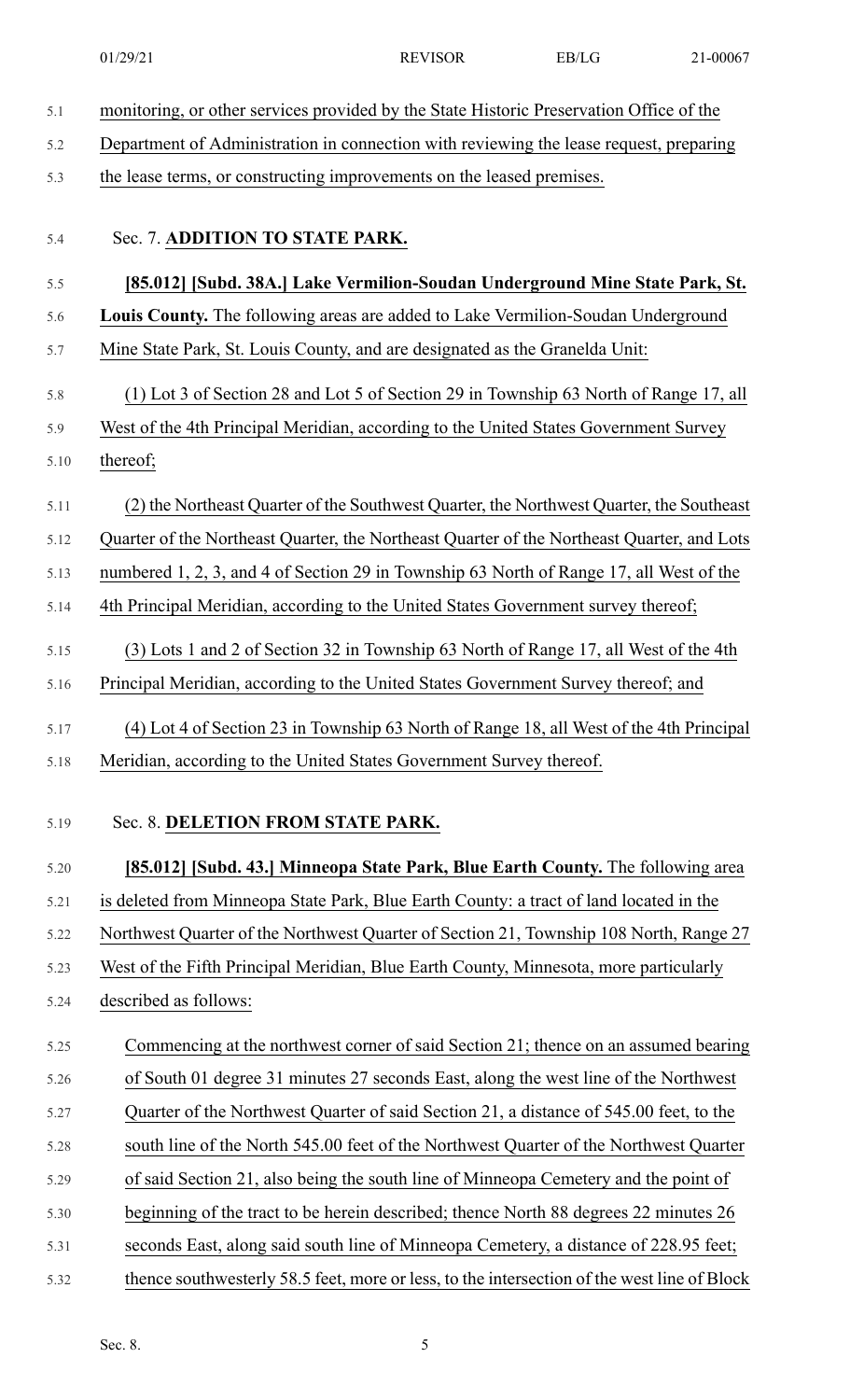| 6.1  | 188 and the northerly line of the railroad right-of-way, said point of intersection being     |
|------|-----------------------------------------------------------------------------------------------|
| 6.2  | 31.90 feet distant, measured at right angles from the south line of said Minneopa             |
| 6.3  | Cemetery; thence continue southwesterly along said railroad right-of-way 187 feet, more       |
| 6.4  | or less, to a point on the west line of the Northwest Quarter of the Northwest Quarter of     |
| 6.5  | said Section 21; thence North 01 degree 31 minutes 27 seconds West, along said west           |
| 6.6  | line to the point of beginning.                                                               |
|      |                                                                                               |
| 6.7  | Sec. 9. RIVERLANDS STATE FOREST; BOUNDARIES.                                                  |
| 6.8  | [89.021] [Subd. 42a.] Riverlands State Forest. The following areas are designated as          |
| 6.9  | the Riverlands State Forest:                                                                  |
| 6.10 | (1) those parts of Carlton County in Township 49 North, Range 16 West, described as           |
| 6.11 | follows:                                                                                      |
| 6.12 | (i) Government Lots 4, 5, and 6, the westerly 50 feet of Government Lot 3, the easterly       |
| 6.13 | 50 feet of Government Lot 8, and Government Lot 7 except that part conveyed to the State      |
| 6.14 | of Minnesota for highway right-of-way, Section 30;                                            |
|      |                                                                                               |
| 6.15 | (ii) Government Lots $1, 2, 3, 4, 5, 6, 7, 8, 9, 10, 11$ , and $12$ and all of Government Lot |
| 6.16 | 14 except the North 890 feet of the West 765 feet and except the railroad right-of-way,       |
| 6.17 | Section 31; and                                                                               |
| 6.18 | (iii) the South Half of the Northwest Quarter and the Southwest Quarter of Section 32;        |
| 6.19 | (2) those parts of St. Louis County in Township 50 North, Range 17 West, described as         |
| 6.20 | follows:                                                                                      |
| 6.21 | (i) Government Lots 1, 2, 3, and 6 and the Southeast Quarter of the Northwest Quarter         |
| 6.22 | of Section 7;                                                                                 |
| 6.23 | (ii) Government Lots 1, 2, and 3, that part of the Northeast Quarter of the Northeast         |
| 6.24 | Quarter lying south of Township Road 5703, the Northwest Quarter of the Northwest             |
| 6.25 | Quarter, the Northeast Quarter of the Southeast Quarter, the Southwest Quarter of the         |
| 6.26 | Southeast Quarter, the Southeast Quarter of the Northeast Quarter, the Northwest Quarter      |
| 6.27 | of the Southeast Quarter, and the Southeast Quarter of the Southeast Quarter, Section 15;     |
| 6.28 | (iii) Government Lot 1 except the railroad right-of-way, Government Lot 2 except the          |
| 6.29 | railroad right-of-way, Government Lot 3 except the railroad right-of-way, Government Lot      |
| 6.30 | 4 except the railroad right-of-way, the Northwest Quarter of the Northwest Quarter except     |
| 6.31 | the railroad right-of-way, and Government Lot 4, Section 16;                                  |
|      |                                                                                               |
| 6.32 | $(iv)$ Government Lots 1, 2, 3, and 4, Section 17;                                            |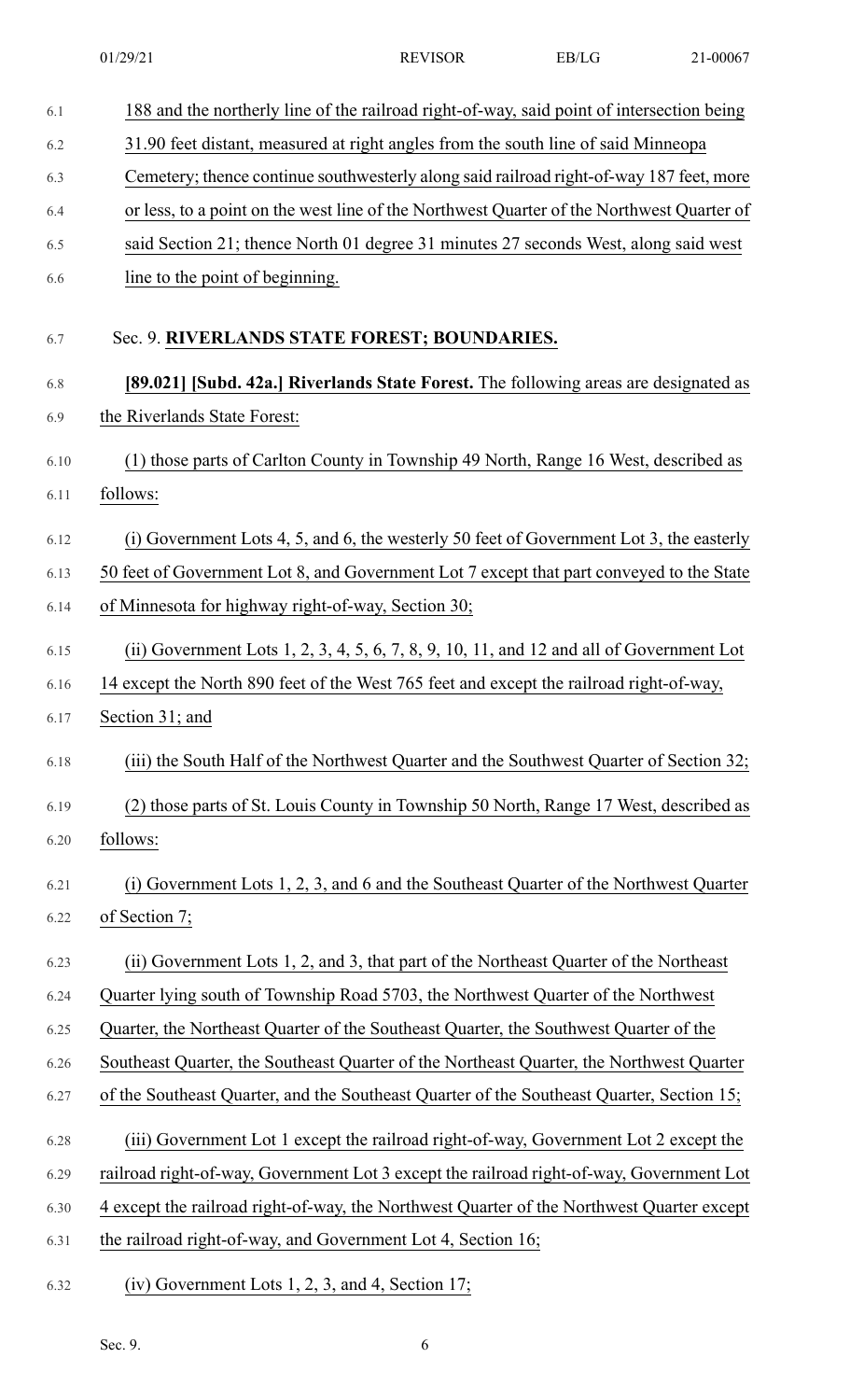| 7.1  | (v) Government Lots 1 and 2, Section 18;                                                   |
|------|--------------------------------------------------------------------------------------------|
| 7.2  | (vi) Government Lots 3, 7, 8, and 9, Section 22;                                           |
| 7.3  | (vii) that part of the Southwest Quarter of the Southwest Quarter lying within 50 feet of  |
| 7.4  | the St. Louis River in Section 23;                                                         |
| 7.5  | (viii) Government Lots 11 and 12 and that part of Government Lot 6 lying South of the      |
| 7.6  | North 700 feet, Section 26; and                                                            |
| 7.7  | $(ix)$ Government Lot 3 in Section 27;                                                     |
| 7.8  | (3) those parts of St. Louis County in Township 50 North, Range 18 West, described as      |
| 7.9  | follows:                                                                                   |
| 7.10 | (i) Government Lots 2, 3, 4, 7, 9, and 10, the Southwest Quarter of the Northeast Quarter, |
| 7.11 | the Southeast Quarter of the Northwest Quarter, the Northwest Quarter of the Southeast     |
| 7.12 | Quarter, reserving a 66-foot-wide access easement across Government Lot 2 for access to    |
| 7.13 | Grantor's property in Section 31, Township 51 North, Range 17 West, and that part of       |
| 7.14 | Government Lot 6, Section 1, and Government Lot 6, Section 2, described as follows:        |
| 7.15 | Commencing at an iron pin at the centerline curve point of Trunk Highway No. 2, being      |
| 7.16 | the Minnesota Department of Transportation Station No. $2637 + 00$ , said point bears      |
| 7.17 | North 76 degrees 18 minutes 00 seconds West, assumed bearing 762.00 feet from the          |
| 7.18 | point of intersection of the tangent of said Trunk Highway No. 2, being an                 |
| 7.19 | aluminum-capped monument on the cap of which are stamped the figures "2644 62.0"           |
| 7.20 | and the letters "PI," "Minn Highway Dept. Monument," thence South 13 degrees 42            |
| 7.21 | minutes 00 seconds West 100.00 feet along the prolongation of the radial line from said    |
| 7.22 | curve point, to the southerly right-of-way line of said Trunk Highway No. 2, the point     |
| 7.23 | of beginning of the tract to be herein described; thence easterly 622.50 feet along said   |
| 7.24 | southerly right-of-way line, along a nontangential curve, concave to the North, having     |
| 7.25 | a radius of 5,830.00 feet, a central angle of 6 degrees 07 minutes 04 seconds, and the     |
| 7.26 | chord of said curve bears South 79 degrees 21 minutes 32 seconds East; thence South        |
| 7.27 | 26 degrees 25 minutes 57 seconds West 284.19 feet; thence South 88 degrees 07 minutes      |
| 7.28 | 14 seconds West 769 feet, more or less, to the shore of the St. Louis River; thence        |
| 7.29 | northerly along said shore to its intersection with a line that bears North 76 degrees 18  |
| 7.30 | minutes 00 seconds West from the point of beginning; thence South 76 degrees 18            |
| 7.31 | minutes 00 seconds East 274 feet, more or less, to the point of beginning, Section 1; and  |
| 7.32 | (ii) Government Lot 1, Section 12;                                                         |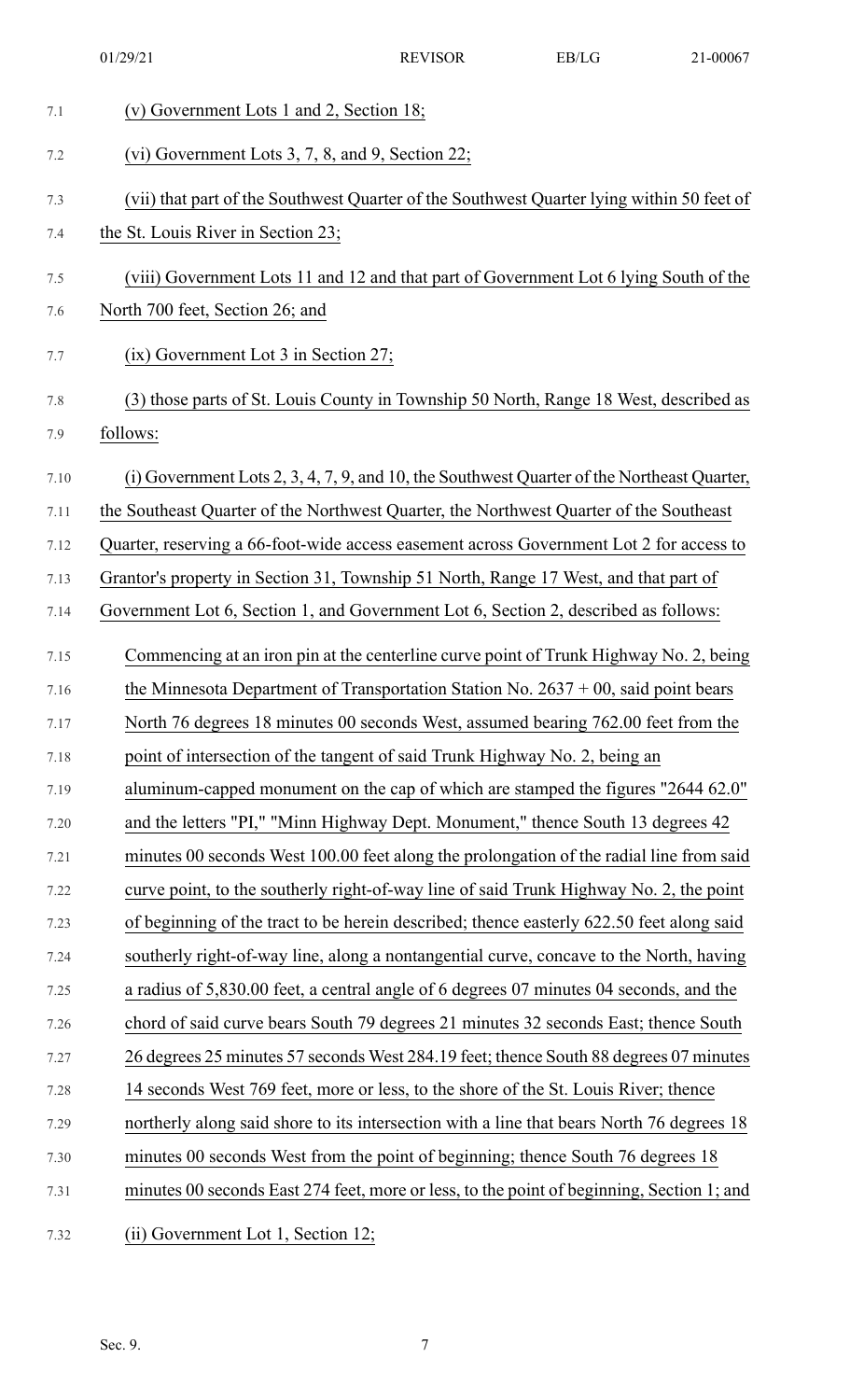|      | 01/29/21                                                                                      | <b>REVISOR</b> | EB/LG | 21-00067 |
|------|-----------------------------------------------------------------------------------------------|----------------|-------|----------|
| 8.1  | (4) those parts of St. Louis County in Township 51 North, Range 17 West, described as         |                |       |          |
| 8.2  | follows:                                                                                      |                |       |          |
| 8.3  | (i) Government Lots $3, 4, 5, 6$ , and $8$ , Section 3;                                       |                |       |          |
| 8.4  | (ii) Government Lots $1, 2, 3, 4, 5, 6, 7, 8$ , and $9$ and the Northwest Quarter of the      |                |       |          |
| 8.5  | Northeast Quarter, Southeast Quarter of the Northwest Quarter, and East Half of the Southeast |                |       |          |
| 8.6  | Quarter, Section 9;                                                                           |                |       |          |
| 8.7  | (iii) Government Lots 1, 2, 5, and 8 and the Southwest Quarter of the Southeast Quarter,      |                |       |          |
| 8.8  | Section 16;                                                                                   |                |       |          |
| 8.9  | $(iv)$ Government Lots 2, 3, 4, 5, 6, 7, 8, and 9 and the Southeast Quarter of the Southeast  |                |       |          |
| 8.10 | Quarter of the Northwest Quarter of the Northwest Quarter, Section 20;                        |                |       |          |
| 8.11 | (v) Government Lot 1 and the Southwest Quarter of the Southwest Quarter, Section 29;          |                |       |          |
| 8.12 | (vi) Government Lots $4, 5, 6, 7, 8, 9, 10, 11$ , and 12 and the Northeast Quarter of         |                |       |          |
| 8.13 | Southwest Quarter, Section 30; and                                                            |                |       |          |
| 8.14 | (vii) Government Lots $1, 2, 3, 4, 5$ , and 6, Section $31$ ;                                 |                |       |          |
| 8.15 | (5) those parts of St. Louis County in Township 51 North, Range 18 West, described as         |                |       |          |
| 8.16 | follows:                                                                                      |                |       |          |
| 8.17 | $(i)$ Government Lots 1 and 2, Section 27;                                                    |                |       |          |
| 8.18 | (ii) Government Lot 1, Section 28, except railroad right-of-way;                              |                |       |          |
| 8.19 | $(iii)$ Government Lots 2, 3, and 4, Section 28;                                              |                |       |          |
| 8.20 | (iv) Government Lots 3 and 4, Section 29;                                                     |                |       |          |
| 8.21 | (v) Government Lots 2, 3, and 4, Section $30$ ;                                               |                |       |          |
| 8.22 | (vi) Government Lots 3 and 4, Section 35; and                                                 |                |       |          |
| 8.23 | (vii) Government Lots 1, 2, 3, 4, 5, 6, 7, and 8 and the Northeast Quarter of the Northwest   |                |       |          |
| 8.24 | Quarter, Northeast Quarter of the Southeast Quarter, Southeast Quarter of the Southeast       |                |       |          |
| 8.25 | Quarter, and Southwest Quarter of the Southeast Quarter, Section 36, reserving a              |                |       |          |
| 8.26 | 66-foot-wide access easement across Government Lots 5 and 6 and the Southwest Quarter         |                |       |          |
| 8.27 | of the Southeast Quarter for access to Grantor's property in Section 31, Township 51 North,   |                |       |          |
| 8.28 | Range 17 West;                                                                                |                |       |          |
| 8.29 | (6) those parts of St. Louis County in Township 51 North, Range 19 West, described as         |                |       |          |
| 8.30 | follows:                                                                                      |                |       |          |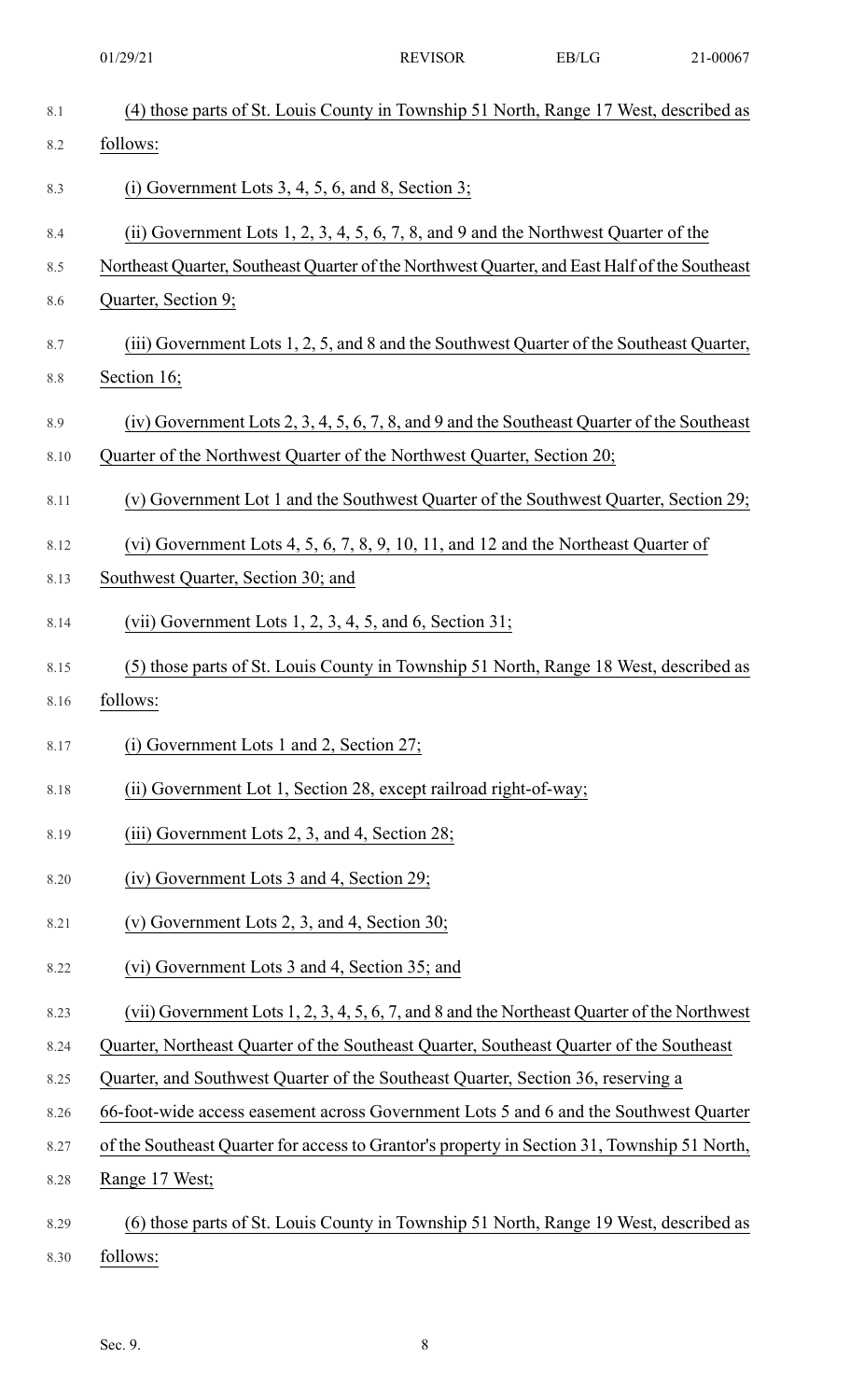|      | 01/29/21                                                                                    | <b>REVISOR</b> | EB/LG | 21-00067 |
|------|---------------------------------------------------------------------------------------------|----------------|-------|----------|
| 9.1  | (i) that part of Government Lots 1, 2, and 3, Section 26, lying North of the St. Louis      |                |       |          |
| 9.2  | River and Government Lot 7, Section 28;                                                     |                |       |          |
| 9.3  | (ii) Government Lot 8, Section 28, lying northerly of G.N. right-of-way and Government      |                |       |          |
| 9.4  | Lot 5, Section 30;                                                                          |                |       |          |
| 9.5  | (iii) Government Lots 7 and 10, Section 30, except right-of-way;                            |                |       |          |
| 9.6  | (iv) Government Lot 9, Section 30; and                                                      |                |       |          |
| 9.7  | (v) Government Lot 1, Section 31, lying northerly of the northerly railroad right-of-way    |                |       |          |
| 9.8  | line;                                                                                       |                |       |          |
| 9.9  | (7) those parts of St. Louis County in Township 51 North, Range 20 West, described as       |                |       |          |
| 9.10 | follows:                                                                                    |                |       |          |
| 9.11 | (i) Government Lot 2, Section 16;                                                           |                |       |          |
| 9.12 | (ii) Government Lot 8, Section 22;                                                          |                |       |          |
| 9.13 | (iii) Government Lot 3, Section 26;                                                         |                |       |          |
| 9.14 | $(iv)$ Government Lots 1, 2, 3, and 4, Section 36; and                                      |                |       |          |
| 9.15 | (v) Government Lots 6, 7, and 8, Section 36, except railroad right-of-way;                  |                |       |          |
| 9.16 | (8) those parts of St. Louis County in Township 52 North, Range 15 West, described as       |                |       |          |
| 9.17 | follows:                                                                                    |                |       |          |
| 9.18 | (i) Government Lots $3, 4, 5$ , and $6$ , Section 16;                                       |                |       |          |
| 9.19 | (ii) Government Lots 1, 2, 3, 4, 5, 7, and 8, Section 17, and Government Lot 6, Section     |                |       |          |
| 9.20 | 17, except the West 330 feet; and                                                           |                |       |          |
| 9.21 | $(iii)$ Government Lots 3, 4, 5, 6, and 7, Section 19;                                      |                |       |          |
| 9.22 | (9) those parts of St. Louis County in Township 52 North, Range 16 West, described as       |                |       |          |
| 9.23 | follows:                                                                                    |                |       |          |
| 9.24 | (i) Government Lots 1, 2, 3, 4, and 5 and the Southeast Quarter of the Southeast Quarter,   |                |       |          |
| 9.25 | Northeast Quarter of the Southwest Quarter, and Southwest Quarter of the Southwest Quarter, |                |       |          |
| 9.26 | Section 21;                                                                                 |                |       |          |
| 9.27 | (ii) Government Lots 2, 3, 4, 5, 6, 7, 8, 9, and 10 and the Northeast Quarter of the        |                |       |          |
| 9.28 | Northwest Quarter and Northwest Quarter of the Northwest Quarter, Section 22;               |                |       |          |
| 9.29 | (iii) Government Lot 3, Section 23;                                                         |                |       |          |
| 9.30 | (iv) Government Lot 2, Section 24;                                                          |                |       |          |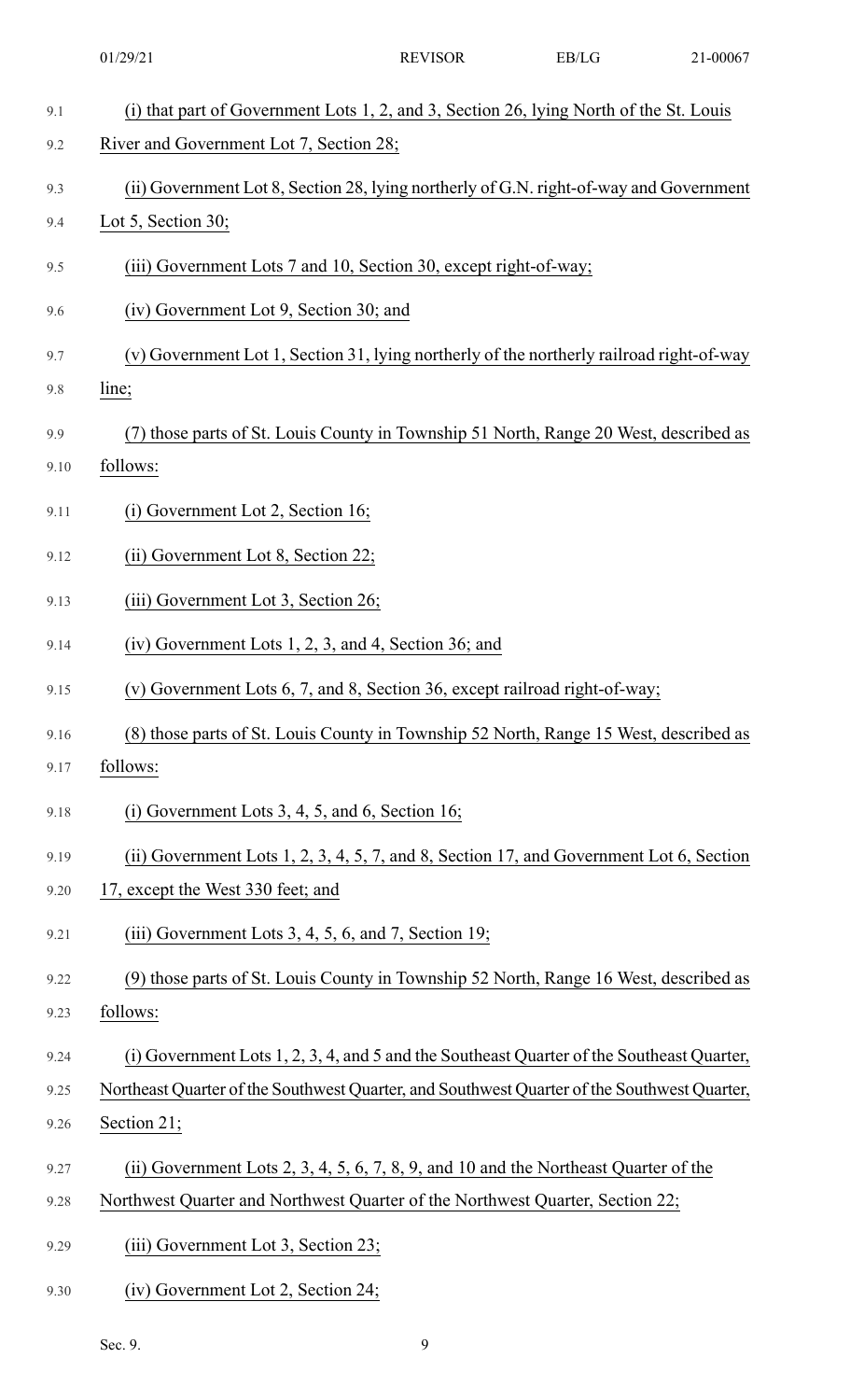| 10.1  | (v) Government Lots 1, 4, 5, 6, 7, 8, 9, and 10, Section $25$ ;                                |
|-------|------------------------------------------------------------------------------------------------|
| 10.2  | (vi) Government Lot 1, Section 26;                                                             |
| 10.3  | (vii) Government Lots 2 and 7, Section 26;                                                     |
| 10.4  | (viii) Government Lots 3 and 4, Section 27, reserving unto Grantor and Grantor's               |
| 10.5  | successors and assigns a 66-foot-wide access road easement across said Government Lot 3        |
| 10.6  | for the purpose of access to Grantor's or Grantor's successors or assigns land and Grantor's   |
| 10.7  | presently owned land that may be sold, assigned, or transferred in Government Lot 1, Section   |
| 10.8  | 27, said access road being measured 33 feet from each side of the centerline of that road      |
| 10.9  | that is presently existing at various widths and running in a generally                        |
| 10.10 | southwesterly-northeasterly direction;                                                         |
| 10.11 | $(ix)$ Government Lots 1 and 2, Section 28;                                                    |
| 10.12 | $(x)$ Government Lots 1, 2, 3, and 5 and the Northeast Quarter of the Northeast Quarter        |
| 10.13 | and Southwest Quarter of the Northeast Quarter, Section 29;                                    |
| 10.14 | (xi) Government Lots 1, 2, 3, and 4, Section 31, reserving unto Grantor and Grantor's          |
| 10.15 | successors and assigns a 66-foot-wide access road easement across said Government Lots         |
| 10.16 | 1, 2, and 3 for the purpose of access to Grantor's or Grantor's successors or assigns land and |
| 10.17 | Grantor's presently owned lands that may be sold, assigned, or transferred in Government       |
| 10.18 | Lot 4, Section 29, said access road being measured 33 feet from each side of the centerline    |
| 10.19 | of that road that is presently existing at various widths and running in a generally East-West |
| 10.20 | direction and any future extensions thereof as may be reasonably necessary to provide the      |
| 10.21 | access contemplated herein;                                                                    |
| 10.22 | $(xii)$ Government Lots 5, 7, 8, and 9, Section 31;                                            |
| 10.23 | (xiii) Government Lots 1 and 2, an undivided two-thirds interest in the Northeast Quarter      |
| 10.24 | of the Northwest Quarter, an undivided two-thirds interest in the Southeast Quarter of the     |
| 10.25 | Northwest Quarter, and an undivided two-thirds interest in the Southwest Quarter of the        |
| 10.26 | Northwest Quarter, Section 32, reserving unto Grantor and Grantor's successors and assigns     |
| 10.27 | an access road easement across the West 66 feet of the North 66 feet of said Government        |
| 10.28 | Lot 1 for the purpose of access to Grantor's or Grantor's successors or assigns land and       |
| 10.29 | Grantor's presently owned land that may be sold, assigned, or transferred in Government        |
| 10.30 | Lot 4, Section 29; and                                                                         |
| 10.31 | (xiv) Northeast Quarter of Northeast Quarter, Section 35;                                      |
| 10.32 | (10) those parts of St. Louis County in Township 52 North, Range 17 West, described            |
| 10.33 | as follows:                                                                                    |
|       |                                                                                                |

Sec. 9. 10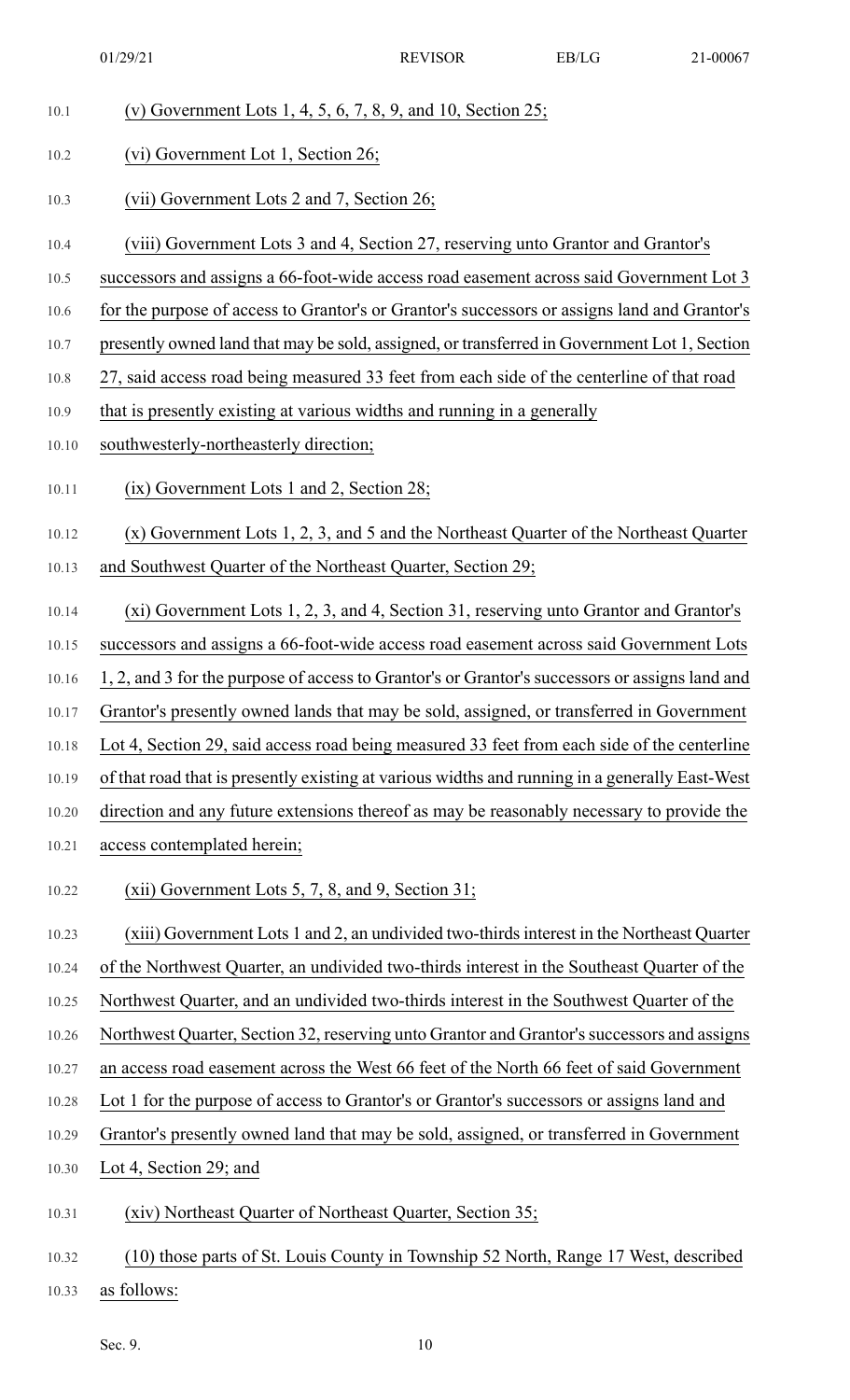11.1 (i) the Southwest Quarter of the Southeast Quarter and Southeast Quarter of the Southwest 11.2 Quarter, Section 24, reserving unto Grantor and Grantor's successors and assigns a 11.3 66-foot-wide access road easement across said Southwest Quarter of the Southeast Quarter 11.4 for the purpose of access to Grantor's or Grantor's successors or assigns land and Grantor's 11.5 presently owned land that may be sold, assigned, or transferred in Government Lot 4, Section 11.6 29, Township 52 North, Range 16 West, said access road being measured 33 feet from each 11.7 side of the centerline of that road that is presently existing at various widths and running in 11.8 a generally North-South direction; 11.9 (ii) Government Lots 2, 3, 4, 5, and 7 and the Southwest Quarter of the Northeast Quarter, 11.10 Section 25, reserving unto Grantor and Grantor's successors and assigns a 66-foot-wide 11.11 access road easement across said Government Lots 2 and 5 for the purpose of access to 11.12 Grantor's or Grantor's successors or assigns land and Grantor's presently owned land that 11.13 may be sold, assigned, or transferred in Government Lot 6, Section 25, said access road 11.14 being measured 33 feet from each side of the centerline of that road that is presently existing 11.15 at various widths and running in a generally northwesterly-southeasterly direction and any 11.16 future extensions thereof as may be reasonably necessary to provide the access contemplated 11.17 herein; 11.18 (iii) Government Lots 2, 4, 5, and 6 and all that part of Government Lot 3 lying East of 11.19 U.S. Highway 53, Section 26, reserving unto Grantor and Grantor's successors and assigns 11.20 a 66-foot-wide access road easement across said Government Lots 2 and 3 for the purpose 11.21 of access to Grantor's or Grantor's successors or assigns land and Grantor's presently owned 11.22 land that may be sold, assigned, or transferred in Government Lot 1, Section 26, said access 11.23 road being measured 33 feet from each side of the centerline of that road that is presently 11.24 existing at various widths and running in a generally southwesterly-northeasterly direction 11.25 and reserving unto Grantor and Grantor's successors and assigns a 66-foot-wide access road 11.26 easement across said Government Lots 4, 5, and 6 for the purpose of access to Grantor's or 11.27 Grantor's successors or assigns land and Grantor's presently owned land that may be sold, 11.28 assigned, or transferred in Government Lot 6, Section 25, said access road being measured 11.29 33 feet from each side of the centerline of that road that is presently existing at various 11.30 widths and running in a generally southwesterly-northeasterly direction and any future 11.31 extensions thereof as may be reasonably necessary to provide the access contemplated 11.32 herein; and 11.33 (iv) Government Lots 1, 2, and 3, Section 36, reserving unto Grantor and Grantor's 11.34 successors and assigns an access road easement across the West 66 feet of said Government 11.35 Lot 2 for the purpose of access to Grantor's or Grantor's successors or assigns land and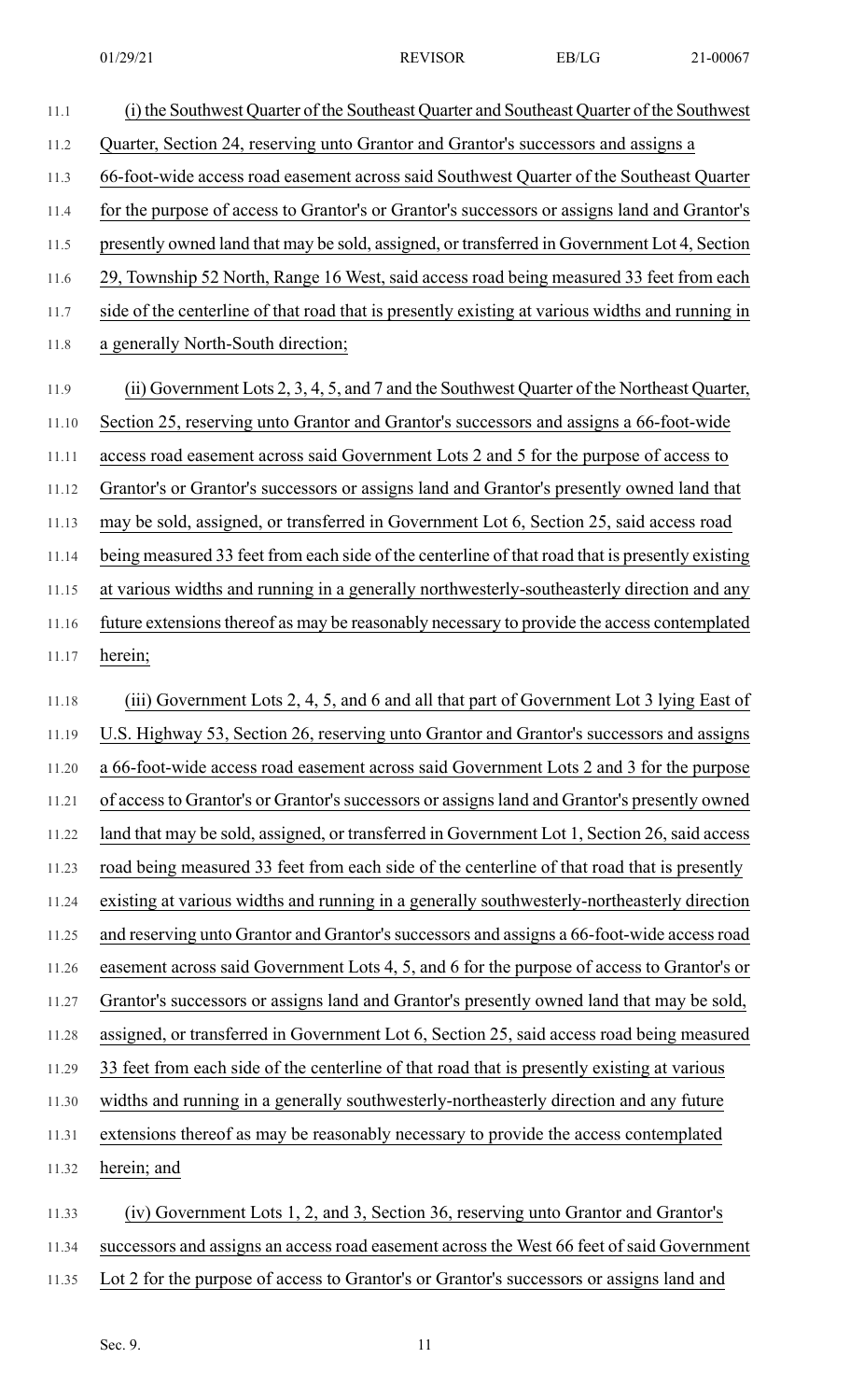| 12.1  | Grantor's presently owned land that may be sold, assigned, or transferred in the Southwest |
|-------|--------------------------------------------------------------------------------------------|
| 12.2  | Quarter of the Northeast Quarter, Section 36;                                              |
| 12.3  | (11) those parts of St. Louis County in Township 52 North, Range 19 West, described        |
| 12.4  | as follows:                                                                                |
| 12.5  | (i) Government Lot 1, Section 16;                                                          |
| 12.6  | (ii) Government Lots 1 and 2, Section 17; and                                              |
| 12.7  | (iii) Government Lot 1, Section 19;                                                        |
| 12.8  | (12) those parts of St. Louis County in Township 52 North, Range 20 West, described        |
| 12.9  | as follows:                                                                                |
| 12.10 | $(i)$ Government Lots 2, 3, and 4, Section 13;                                             |
| 12.11 | (ii) Government Lot 6, Section 24;                                                         |
| 12.12 | (iii) that part of Government Lot 8, Section 24, described as follows:                     |
| 12.13 | Commencing at the West Quarter corner of said Section 24, which is also the northwest      |
| 12.14 | corner of Government Lot 8; thence South 01 degree 36 minutes 01 second East (bearing      |
| 12.15 | assigned) 1,230.11 feet along the west line of Government Lot 8 to the centerline of St.   |
| 12.16 | Louis County Highway 29 and the point of beginning; thence North 46 degrees 59             |
| 12.17 | minutes 59 seconds East along said centerline 445.91 feet; thence South 43 degrees 00      |
| 12.18 | minutes 01 second East 82.57 feet to an iron pipe monument on the westerly bank of         |
| 12.19 | the St. Louis River; thence continuing South 43 degrees 00 minutes 01 second East 30       |
| 12.20 | feet, more or less, to the water's edge of the St. Louis River; thence southwesterly along |
| 12.21 | said water's edge to the west line of said Government Lot 8; thence North 01 degree 36     |
| 12.22 | minutes 01 second West along the west line of said Government Lot 8 to the point of        |
| 12.23 | beginning;                                                                                 |
| 12.24 | (iv) Government Lots 3, 4, and 5 and the Southeast Quarter of the Southwest Quarter,       |
| 12.25 | Section 26; and                                                                            |
| 12.26 | (v) Government Lots $1, 2, 3$ , and $4$ , Section 34;                                      |
| 12.27 | (13) those parts of St. Louis County in Township 53 North, Range 13 West, described        |
| 12.28 | as follows:                                                                                |
| 12.29 | (i) all that part of the Northwest Quarter of the Northwest Quarter lying North and West   |
| 12.30 | of the Little Cloquet River, Section 4;                                                    |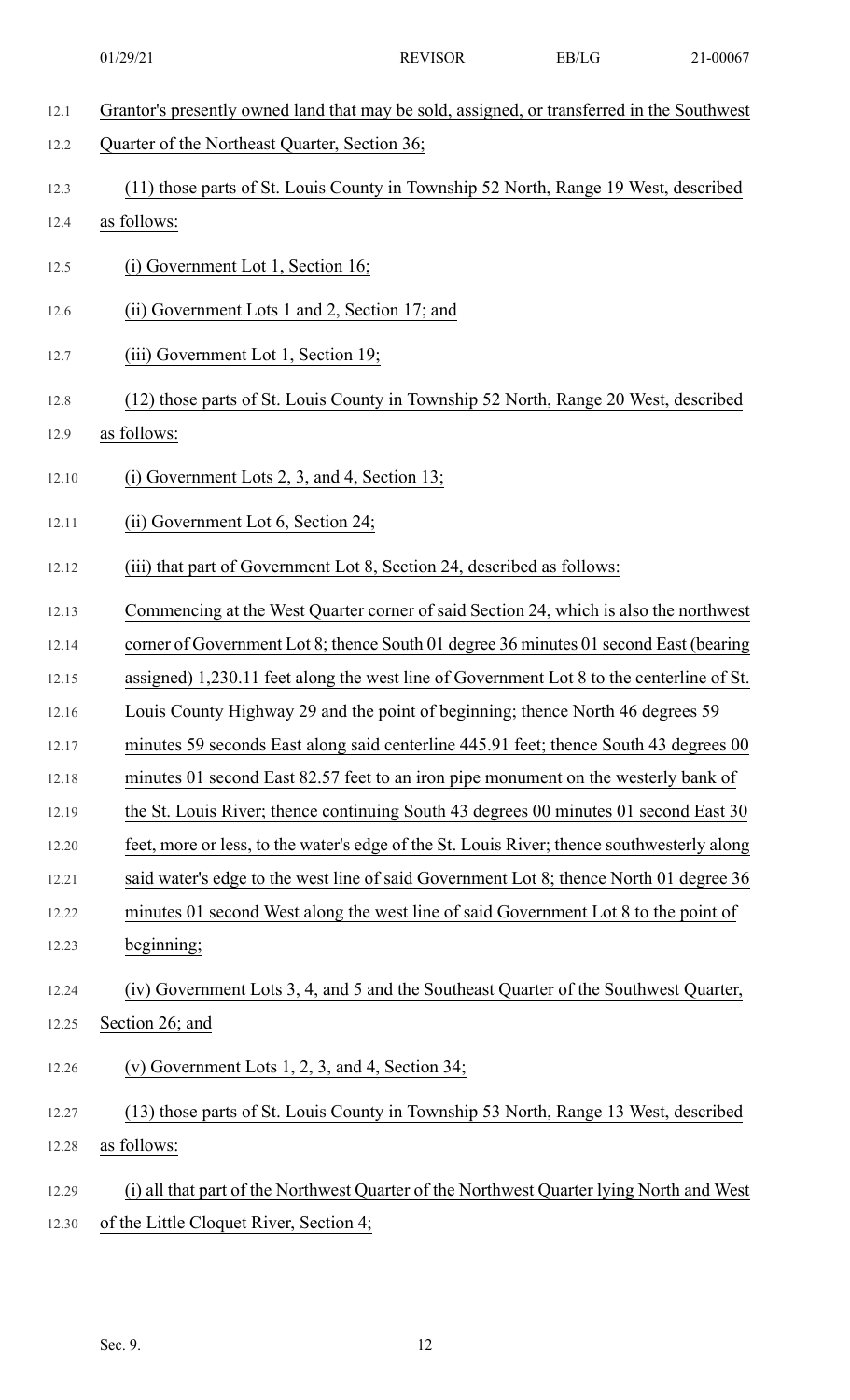| 13.1  | (ii) Government Lots 1, 2, 3, 4, and 5, the Northeast Quarter of the Northeast Quarter,     |
|-------|---------------------------------------------------------------------------------------------|
| 13.2  | Northwest Quarter of the Northeast Quarter, Southwest Quarter of the Northeast Quarter,     |
| 13.3  | Northeast Quarter of the Northwest Quarter, Southeast Quarter of the Northwest Quarter,     |
| 13.4  | Northeast Quarter of the Southwest Quarter, and Southwest Quarter of the Northwest Quarter, |
| 13.5  | Section 5;                                                                                  |
| 13.6  | (iii) Government Lots 1, 2, and 4 and the Northwest Quarter of the Southeast Quarter,       |
| 13.7  | Southeast Quarter of the Southeast Quarter, Southwest Quarter of the Southeast Quarter,     |
| 13.8  | Southeast Quarter of the Southwest Quarter, and Southwest Quarter of the Southwest Quarter, |
| 13.9  | Section 6;                                                                                  |
| 13.10 | (iv) Government Lots 1, 2, 3, 4, 5, 6, and 7 and the Northwest Quarter of the Northeast     |
| 13.11 | Quarter, Northeast Quarter of the Northwest Quarter, Northwest Quarter of the Northwest     |
| 13.12 | Quarter, Southeast Quarter of the Northwest Quarter, Southwest Quarter of the Northwest     |
| 13.13 | Quarter, Southeast Quarter of the Southeast Quarter, and Northeast Quarter of the Southwest |
| 13.14 | Quarter, Section 7;                                                                         |
| 13.15 | (v) Government Lots 1 and 2 and the Northeast Quarter of the Northeast Quarter,             |
| 13.16 | Northwest Quarter of the Northeast Quarter, Southeast Quarter of the Northeast Quarter,     |
| 13.17 | Southwest Quarter of the Northeast Quarter, Northeast Quarter of the Southwest Quarter,     |
| 13.18 | Northwest Quarter of the Southwest Quarter, and Southwest Quarter of the Southwest          |
| 13.19 | Quarter, Section 8;                                                                         |
| 13.20 | (vi) the Northeast Quarter of the Northwest Quarter, Northwest Quarter of the Northwest     |
| 13.21 | Quarter, Southeast Quarter of the Northwest Quarter, and Southwest Quarter of the Northwest |
| 13.22 | Quarter, Section 17;                                                                        |
| 13.23 | (vii) Government Lots 1 and 4, Section 29;                                                  |
| 13.24 | (viii) Government Lots 1 and 2 and the Northeast Quarter of the Northeast Quarter,          |
| 13.25 | Northwest Quarter of the Northeast Quarter, Southeast Quarter of the Northeast Quarter,     |
| 13.26 | Northeast Quarter of the Northwest Quarter, Northwest Quarter of the Northwest Quarter,     |
| 13.27 | Southeast Quarter of the Northwest Quarter, and Southwest Quarter of the Northwest Quarter, |
| 13.28 | Section 30; and                                                                             |
| 13.29 | $(ix)$ Government Lots 1, 2, 3, and 4, Section 31;                                          |
| 13.30 | (14) Government Lots 1, 2, 3, 4, 5, 6, 7, 8, 9, and 10, Section 36, Township 53 North,      |

- 13.31 Range 14 West, St. Louis County;
- 13.32 (15) those parts of St. Louis County in Township 53 North, Range 18 West, described

13.33 as follows: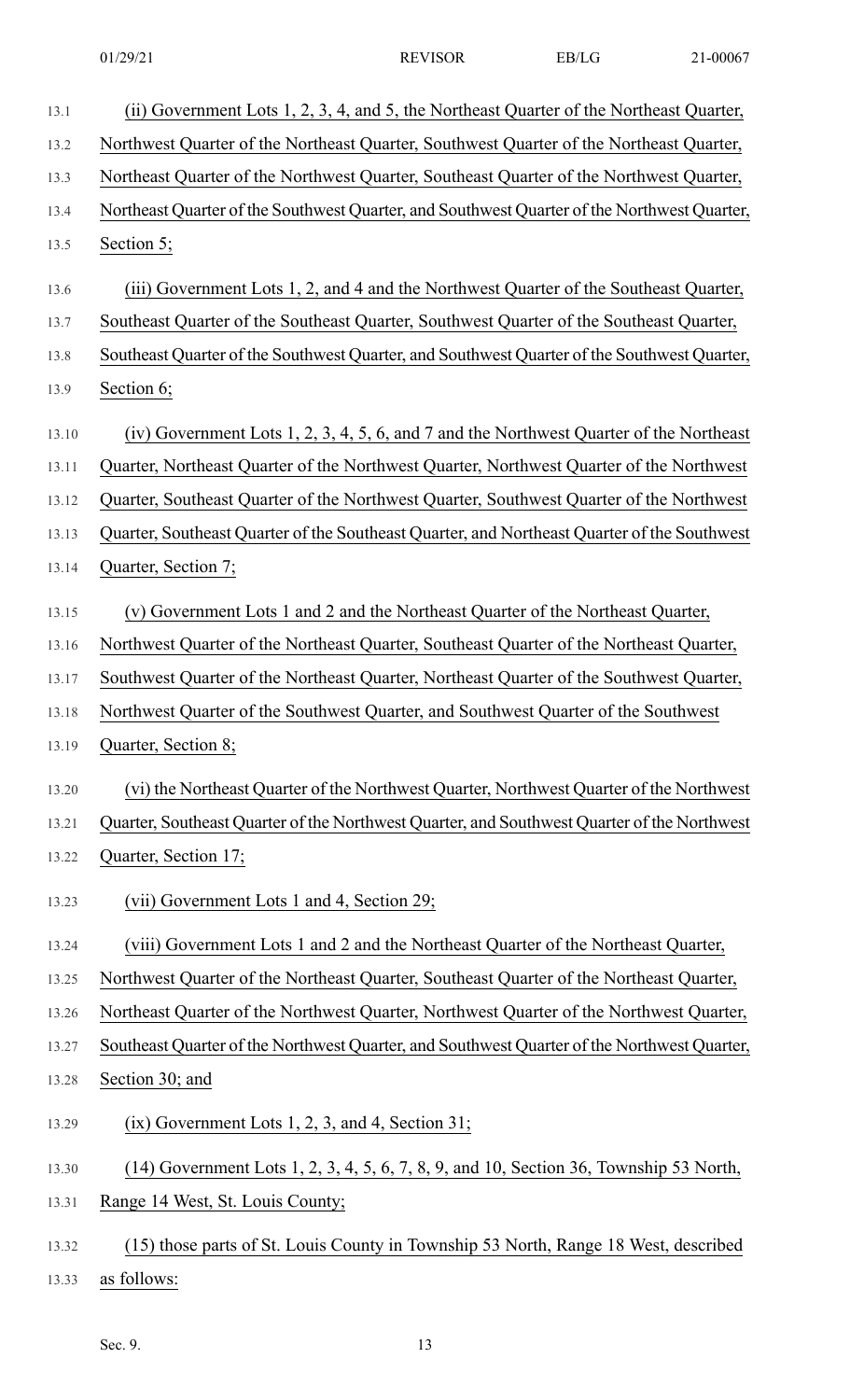| 14.1  | $(i)$ Government Lots 3, 6, 7, and 8, Section 6; and                                         |
|-------|----------------------------------------------------------------------------------------------|
| 14.2  | (ii) Government Lots 1 and 2, Section 7;                                                     |
| 14.3  | (16) those parts of St. Louis County in Township 53 North, Range 19 West, described          |
| 14.4  | as follows:                                                                                  |
| 14.5  | (i) all that part of Government Lot 5 lying within 50 feet of the St. Louis River, Section   |
| 14.6  | 5, and Government Lots $1, 2, 5, 6, 7$ , and 8, Section 12;                                  |
| 14.7  | (ii) Government Lots $1, 2, 3, 5, 8$ , and $9$ , Section $13$ ;                              |
| 14.8  | (iii) all that portion of Government Lot 1, Section 23, that lies within 50 feet of the East |
| 14.9  | bank of the Whiteface River at mean stage of water;                                          |
| 14.10 | (iv) all that portion of Government Lots 2, 4, and 5, Section 23, that lies within 50 feet   |
| 14.11 | of the West bank of the Whiteface River at mean stage of water;                              |
| 14.12 | (v) all that part of Government Lot 7, Section 23, lying West of the former DM&IR            |
| 14.13 | railroad right-of-way;                                                                       |
| 14.14 | (vi) Government Lots 8 and 10, Section 23;                                                   |
| 14.15 | (vii) all that part of the Northwest Quarter of the Southeast Quarter, Section 23, lying     |
| 14.16 | West of the former DM&IR railroad right-of-way;                                              |
| 14.17 | (viii) Government Lots 5, 7, and 8, Section 31; and                                          |
| 14.18 | $(ix)$ Government Lot 5, Section 33;                                                         |
| 14.19 | (17) those parts of St. Louis County in Township 54 North, Range 13 West, described          |
| 14.20 | as follows:                                                                                  |
| 14.21 | $(i)$ Government Lots 1, 4, 5, 6, and 7, Section 20;                                         |
| 14.22 | (ii) Government Lots 3, 4, 6, 7, and 8 and the Southeast Quarter of the Southwest Quarter,   |
| 14.23 | Section 21;                                                                                  |
| 14.24 | $(iii)$ Government Lots 1, 2, 3, 4, 5, and 7, Section 29;                                    |
| 14.25 | $(iv)$ Government Lots 1, 2, 3, 4, 9, and 10, Section 30; and                                |
| 14.26 | (v) Government Lots 5, 6, and 7 and the Northeast Quarter of the Northeast Quarter,          |
| 14.27 | Northwest Quarter of the Northeast Quarter, Southwest Quarter of the Northeast Quarter,      |
| 14.28 | Southeast Quarter of the Northwest Quarter, and Northwest Quarter of the Southeast Quarter,  |
| 14.29 | Section 31;                                                                                  |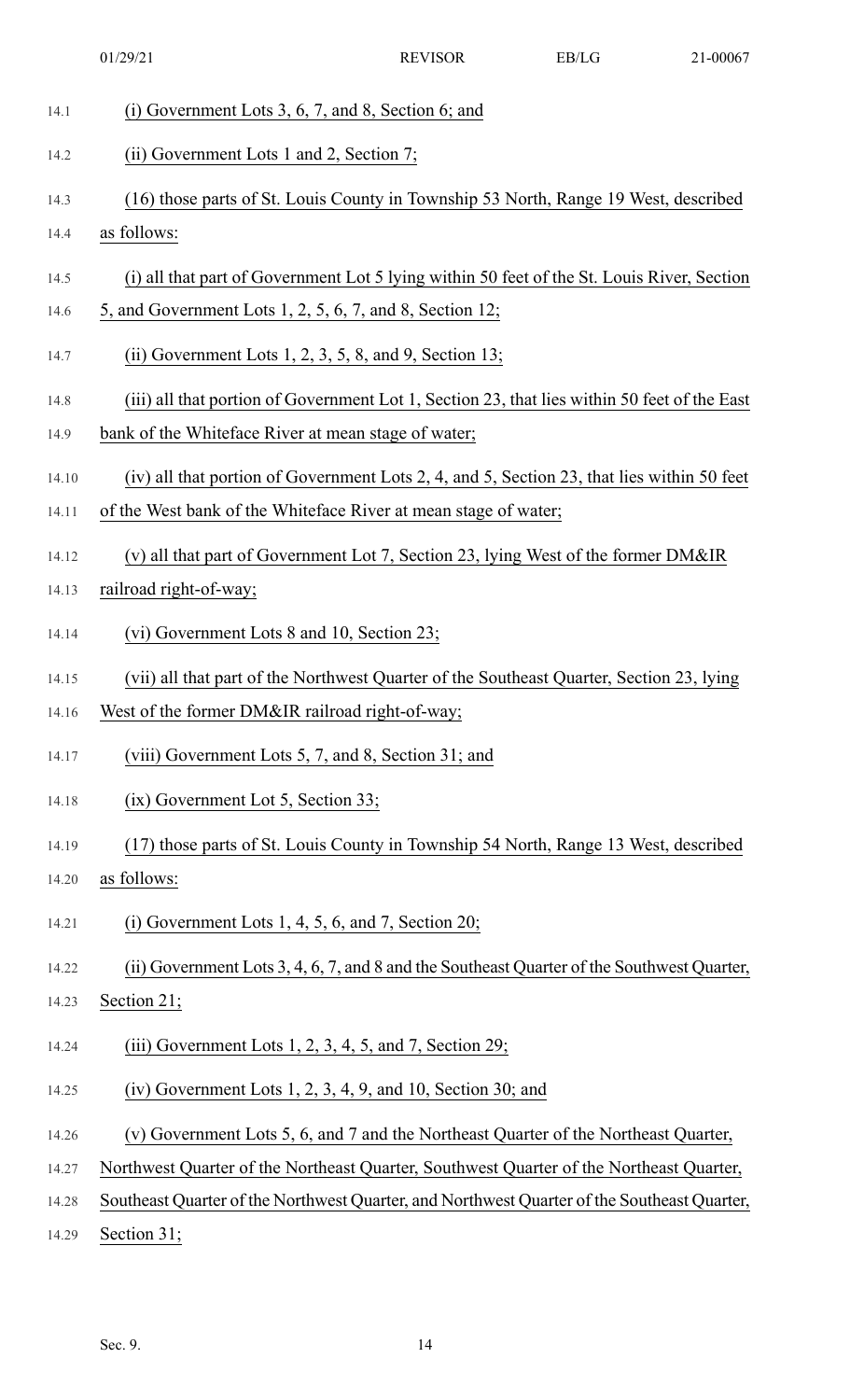|       | 01/29/21                                                                                      | <b>REVISOR</b> | EB/LG | 21-00067 |
|-------|-----------------------------------------------------------------------------------------------|----------------|-------|----------|
| 15.1  | (18) those parts of St. Louis County in Township 54 North, Range 16 West, described           |                |       |          |
| 15.2  | as follows:                                                                                   |                |       |          |
| 15.3  | (i) Government Lots 2, 3, and 4 and the Northwest Quarter of the Southwest Quarter,           |                |       |          |
| 15.4  | Southeast Quarter of the Northwest Quarter, Southeast Quarter of the Northeast Quarter,       |                |       |          |
| 15.5  | and Southwest Quarter of the Northeast Quarter, Section 1;                                    |                |       |          |
| 15.6  | (ii) Government Lots 1, 2, 3, 4, 6, 7, and 8 and the Northwest Quarter of the Southeast       |                |       |          |
| 15.7  | Quarter, Northeast Quarter of the Southeast Quarter, Southwest Quarter of the Southeast       |                |       |          |
| 15.8  | Quarter, Southeast Quarter of the Southeast Quarter, Southeast Quarter of the Southwest       |                |       |          |
| 15.9  | Quarter, and Southeast Quarter of the Northeast Quarter, Section 2;                           |                |       |          |
| 15.10 | (iii) all that part of Government Lot 9 lying South of the Whiteface River and West of        |                |       |          |
| 15.11 | County Road 547, also known as Comstock Lake Road, Section 3; and                             |                |       |          |
| 15.12 | (iv) Government Lots 3 and 4 and the Southeast Quarter of the Northeast Quarter and           |                |       |          |
| 15.13 | Southwest Quarter of the Northeast Quarter, Section 10;                                       |                |       |          |
| 15.14 | (19) those parts of St. Louis County in Township 54 North, Range 18 West, described           |                |       |          |
| 15.15 | as follows:                                                                                   |                |       |          |
| 15.16 | (i) the South Half of the Southwest Quarter, except the railroad right-of-way, Section        |                |       |          |
| 15.17 | 15:                                                                                           |                |       |          |
| 15.18 | (ii) Government Lot 2, except the North 660 feet of the East 990 feet, Section 16;            |                |       |          |
| 15.19 | (iii) Government Lots 1, 3, 4, 5, 6, 7, and 8, Section 16;                                    |                |       |          |
| 15.20 | (iv) Government Lot 3, Section 20;                                                            |                |       |          |
| 15.21 | (v) Government Lots 1, 2, 3, 4, and 5, Section 21;                                            |                |       |          |
| 15.22 | (vi) Government Lots 4, 5, and 7, Section 22;                                                 |                |       |          |
| 15.23 | (vii) those parts of Government Lots 1, 2, and 9, except railroad right-of-way, Section       |                |       |          |
| 15.24 | 22;                                                                                           |                |       |          |
| 15.25 | (viii) all that part of Government Lot 6, Section 22, lying West of the Duluth Mesaba         |                |       |          |
| 15.26 | and Northern Railway Company's right-of-way;                                                  |                |       |          |
| 15.27 | (ix) Government Lot 9, Section 22, except the following parcels:                              |                |       |          |
| 15.28 | (A) beginning at a point where the south line of company road, called Kelsey Road,            |                |       |          |
| 15.29 | intersects with the west line of the right-of-way of the Duluth, Missabe and Northern Railway |                |       |          |
| 15.30 | on the Northeast Quarter of the Southeast Quarter, Section 22, Township 54, Range 18;         |                |       |          |
| 15.31 | thence West along the south line of said company road 627 feet; thence South 348 1/3 feet;    |                |       |          |

Sec. 9. 15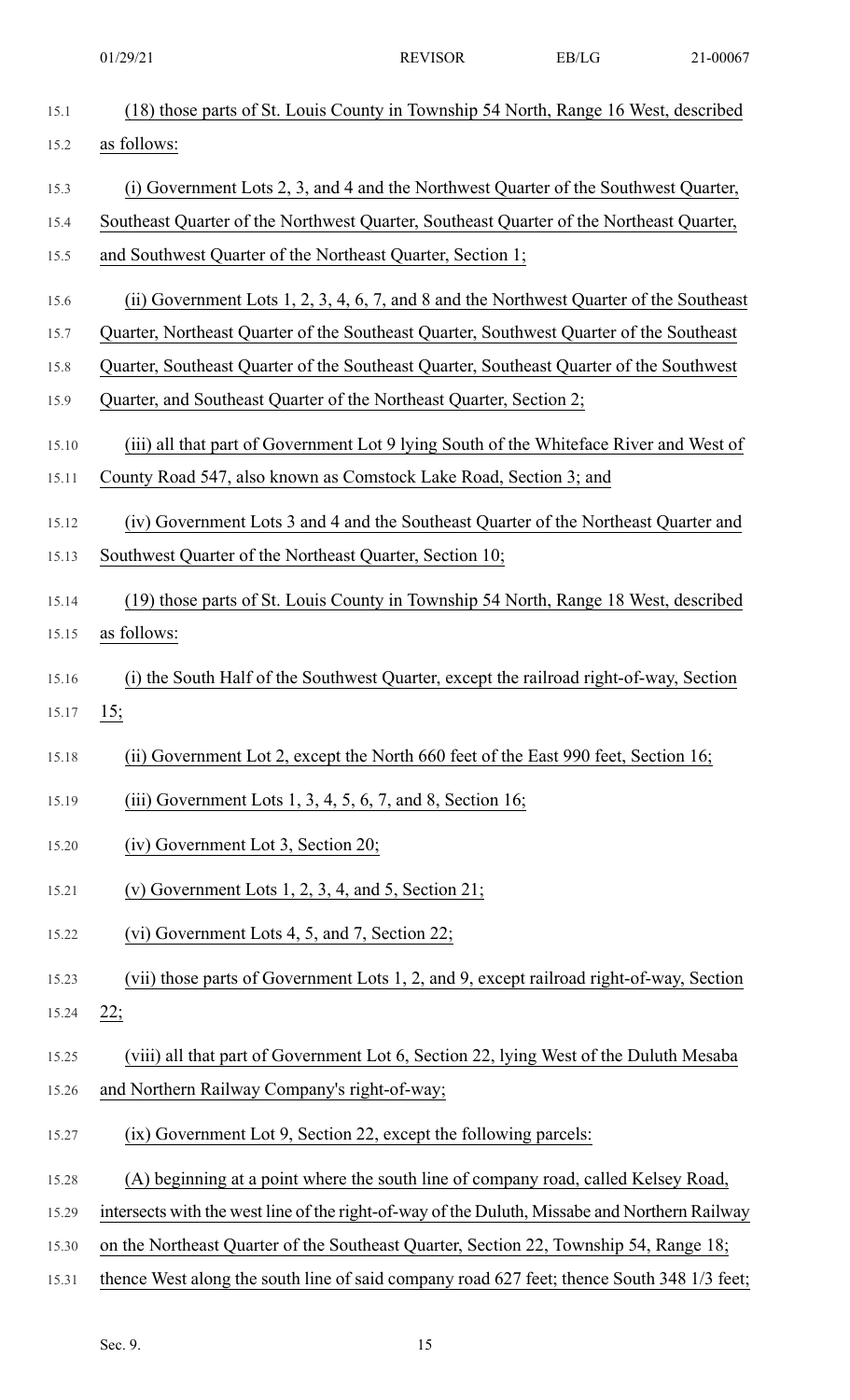| 16.1  | thence East 627 feet to the west line of the right-of-way of the Duluth, Missabe and Northern   |
|-------|-------------------------------------------------------------------------------------------------|
| 16.2  | Railway; thence North on the west line of said right-of-way 348 1/3 feet to commencement;       |
| 16.3  | (B) beginning at the quarter corner between Sections 22 and 23, Township 54, Range              |
| 16.4  | 18; thence running North along the section line 114 feet, 6 inches, to the south line of Kelsey |
| 16.5  | Road; thence northwesterly along the south line of Kelsey Road 348 feet, 8 inches, to the       |
| 16.6  | boundary of the right-of-way of the Duluth, Missabe and Northern Railway, thence South          |
| 16.7  | along the easterly boundary of the right-of-way of the Duluth, Missabe and Northern Railway     |
| 16.8  | 274 feet to the quarter line on Section 22; thence easterly along said quarter line 304 feet,   |
| 16.9  | 6 inches, to the point of beginning; and                                                        |
| 16.10 | (C) commencing at the southwest corner of Riverside Cemetery as recorded in "P" of              |
| 16.11 | Plats, Page 15; thence easterly along the south line of said cemetery to a point where said     |
| 16.12 | cemetery line intersects the westerly line of Highway No. 7, also known as Mesaba Trunk         |
| 16.13 | Highway; thence southerly along the westerly line of said Highway No. 7 to a point where        |
| 16.14 | said westerly line of said Highway No. 7 intersects the south line of Lot 9, Section 22,        |
| 16.15 | Township 54, Range 18; thence westerly along the southerly line of said Lot 9 to a point        |
| 16.16 | where the southerly line intersects the easterly line of the DM $\&$ N Railway Company's        |
| 16.17 | right-of-way; thence northerly along the easterly side of said DM & N Railway Company's         |
| 16.18 | right-of-way to beginning;                                                                      |
| 16.19 | $(x)$ Government Lots 2, 3, 4, 5, 6, 7, and 8, Section 29;                                      |
| 16.20 | (xi) Government Lots 5 and 6, Section 30; and                                                   |
| 16.21 | $(xii)$ Government Lots 3, 4, 5, 6, 9, 10, and 12, Section 31;                                  |
| 16.22 | (20) those parts of St. Louis County in Township 54 North, Range 19 West, described             |
| 16.23 | as follows:                                                                                     |
| 16.24 | (i) Government Lots 5, 6, 7, 8, and 9, Section 5;                                               |
| 16.25 | (ii) Government Lots $1, 2, 3, 4, 5, 6, 7$ , and 8, Section 8;                                  |
| 16.26 | (iii) Government Lots $1, 2, 3, 4, 5, 6, 7$ , and 8, Section 20;                                |
| 16.27 | (iv) Government Lots 2 and 3, Section 29;                                                       |
| 16.28 | (v) Government Lot 1, Section 32;                                                               |
| 16.29 | (vi) Government Lot 5, except the South 1,320 feet, Section 32; and                             |
| 16.30 | (vii) Government Lot 2, Section 33;                                                             |
|       |                                                                                                 |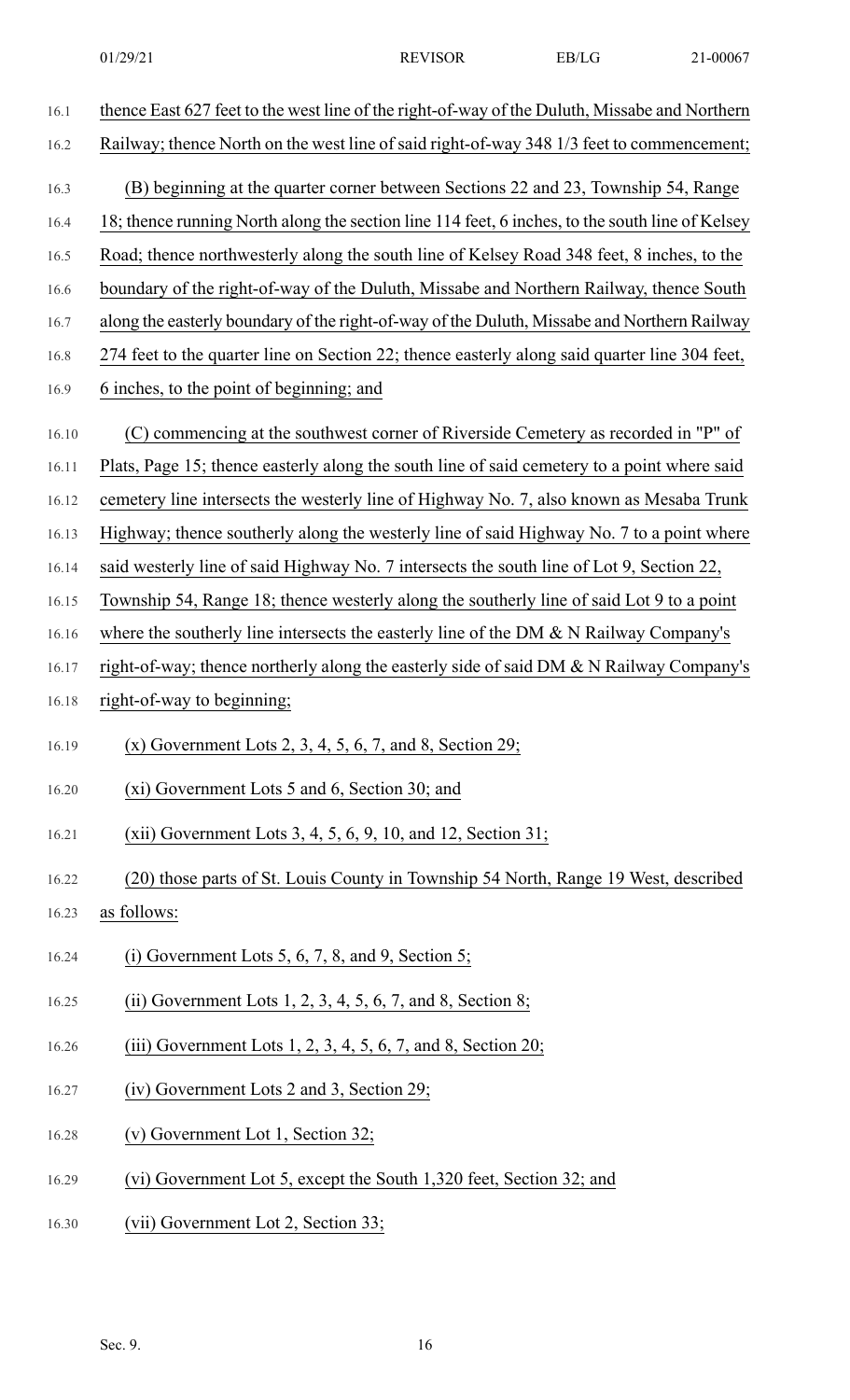|       | 01/29/21                                                                                      | <b>REVISOR</b> | EB/LG | 21-00067 |
|-------|-----------------------------------------------------------------------------------------------|----------------|-------|----------|
| 17.1  | (21) those parts of St. Louis County in Township 55 North, Range 15 West, described           |                |       |          |
| 17.2  | as follows:                                                                                   |                |       |          |
| 17.3  | $(i)$ Governments Lot 1 and 2, Section 11;                                                    |                |       |          |
| 17.4  | (ii) Government Lot 9, except Highway 4 right-of-way, Section 11;                             |                |       |          |
| 17.5  | (iii) Government Lot 10, except Highway 4 right-of-way, Section 11;                           |                |       |          |
| 17.6  | (iv) Government Lots 2, 3, 4, 5, 6, and 7, Section 15;                                        |                |       |          |
| 17.7  | (v) Government Lots 2, 3, 5, 6, 7, and 8 and the Northeast Quarter of Southwest Quarter,      |                |       |          |
| 17.8  | Section 21;                                                                                   |                |       |          |
| 17.9  | (vi) the Southwest Quarter of the Northeast Quarter, reserving unto Grantor and Grantor's     |                |       |          |
| 17.10 | successors and assigns a 66-foot-wide access easement across said Southwest Quarter of        |                |       |          |
| 17.11 | the Northeast Quarter for the purpose of access to Grantor's or Grantor's successors or       |                |       |          |
| 17.12 | assigns land and Grantor's presently owned land that may be sold, assigned, or transferred    |                |       |          |
| 17.13 | in Government Lot 4, Section 21, Township 55 North, Range 15 West, said access road           |                |       |          |
| 17.14 | being measured 33 feet on each side of the centerline of that road that is presently existing |                |       |          |
| 17.15 | and known as the Whiteface Truck Trail, Section 21;                                           |                |       |          |
| 17.16 | (vii) Government Lots 1, 2, and 3, Section 22;                                                |                |       |          |
| 17.17 | (viii) Government Lots 1 and 2 and the Northeast Quarter of the Northwest Quarter,            |                |       |          |
| 17.18 | Section 28;                                                                                   |                |       |          |
| 17.19 | (ix) Government Lots 1, 4, 6, 8, and 9 and the Northeast Quarter of the Northeast Quarter,    |                |       |          |
| 17.20 | Northeast Quarter of the Southeast Quarter, and Northwest Quarter of the Southwest Quarter,   |                |       |          |
| 17.21 | Section 29;                                                                                   |                |       |          |
| 17.22 | (x) Government Lots 3 and 4 and the Northeast Quarter of the Southeast Quarter,               |                |       |          |
| 17.23 | Northeast Quarter of the Southwest Quarter, and Southeast Quarter of the Southwest Quarter,   |                |       |          |
| 17.24 | Section 30;                                                                                   |                |       |          |
| 17.25 | $(xi)$ Government Lots 2, 3, 4, 5, 6, 8, 9, 10, and 11 and the Northeast Quarter of the       |                |       |          |
| 17.26 | Southwest Quarter, Section 31; and                                                            |                |       |          |
| 17.27 | (xii) Government Lot 1, Section 32;                                                           |                |       |          |
| 17.28 | (22) those parts of St. Louis County in Township 55 North, Range 16 West, described           |                |       |          |
| 17.29 | as follows:                                                                                   |                |       |          |
| 17.30 | (i) the Southwest Quarter of the Southeast Quarter, reserving unto Grantor and Grantor's      |                |       |          |
| 17.31 | successors and assigns a 66-foot-wide access road easement across said Southwest Quarter      |                |       |          |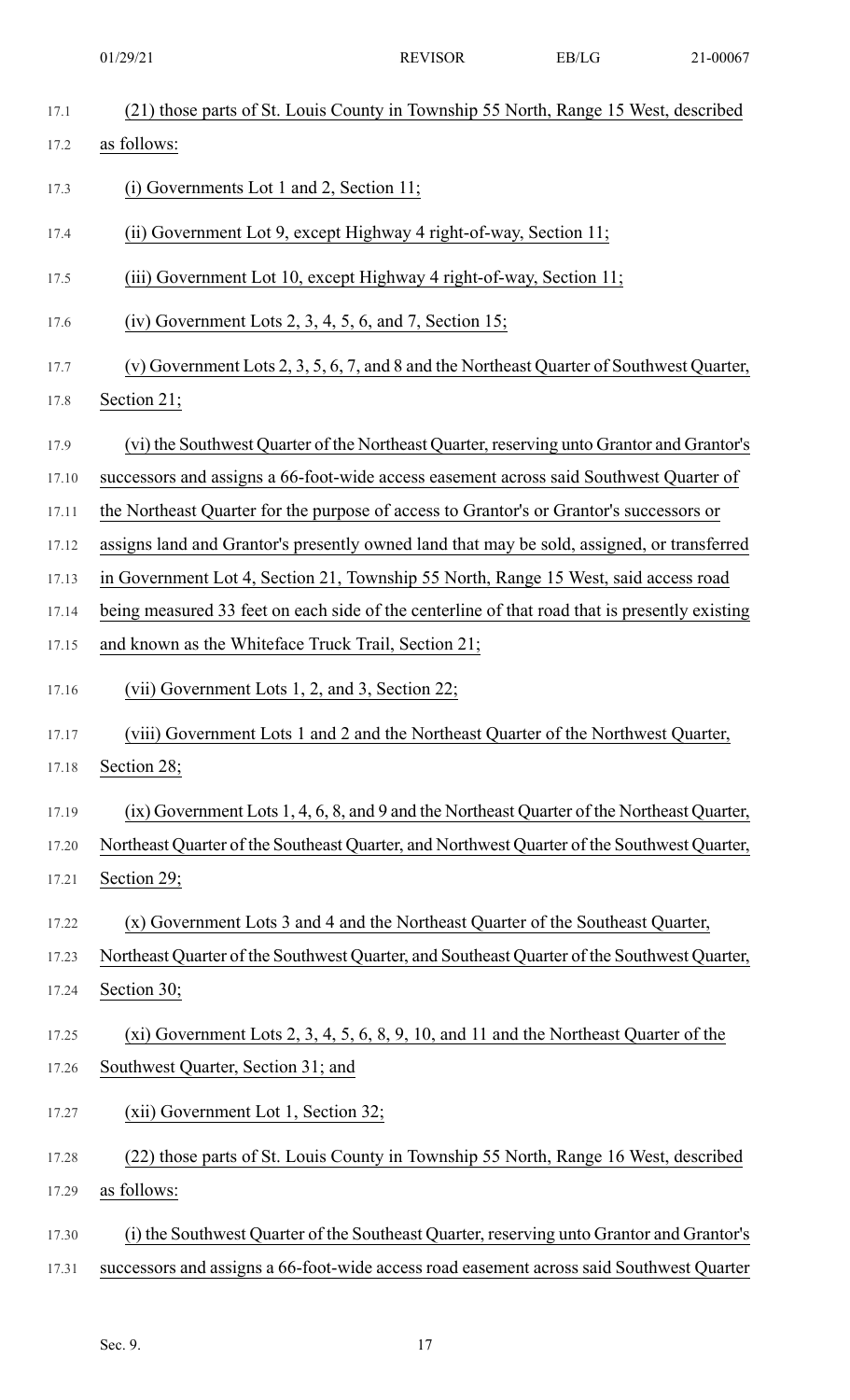18.1 of the Southeast Quarter for the purpose of access to Grantor's or Grantor's successors or 18.2 assigns land and Grantor's presently owned land that may be sold, assigned, or transferred 18.3 in Government Lot 5, Section 1, Township 54 North, Range 16 West, Section 35; and 18.4 (ii) the Southeast Quarter of the Southeast Quarter, reserving unto Grantor and Grantor's 18.5 successors and assigns a 66-foot-wide access road easement across said Southeast Quarter 18.6 of the Southeast Quarter for the purpose of access to Grantor's or Grantor's successors or 18.7 assigns land and Grantor's presently owned land that may be sold, assigned, or transferred 18.8 in Government Lot 5, Section 1, Township 54 North, Range 16 West, Section 35; 18.9 (23) those parts of St. Louis County in Township 55 North, Range 19 West, described 18.10 as follows: 18.11 (i) an undivided two-thirds interest in Government Lot 1, Section 2; 18.12 (ii) Government Lots 2, 9, 10, and 12, Section 2; 18.13 (iii) Government Lot 11, Section 2, except railroad right-of-way; 18.14 (iv) Government Lots 1, 2, 3, 4, and 6, Section 10; 18.15 (v) Government Lot 4, Section 11; 18.16 (vi) Government Lots 1, 2, 6, 7, and 13, Section 15; 18.17 (vii) Government Lots 1 and 2, Section 16; 18.18 (viii) Government Lots 1 and 3 and the Southeast Quarter of the Northeast Quarter and 18.19 Southwest Quarter of the Northeast Quarter, Section 22; 18.20 (ix) Government Lots 3, 4, 5, 6, 7, and 8 and the Northeast Quarter of the Northwest 18.21 Quarter, Section 29; 18.22 (x) Government Lot 6, Section 30; and 18.23 (xi) Government Lots 4, 7, 8, 9, and 10, Section 31; 18.24 (24) those parts of St. Louis County in Township 56 North, Range 17 West, described 18.25 as follows: 18.26 (i) Government Lots 2 and 8 and the Northwest Quarter of the Southeast Quarter and 18.27 Northeast Quarter of the Southwest Quarter, Section 3; 18.28 (ii) Government Lots 4, 5, 6, 7, and 9, Section 3; and 18.29 (iii) Government Lots 6 and 9, that part of Government Lot 8 lying North of Highway 18.30 No. 53, and that part of Government Lot 7 lying West of Highway No. 53, Section 4;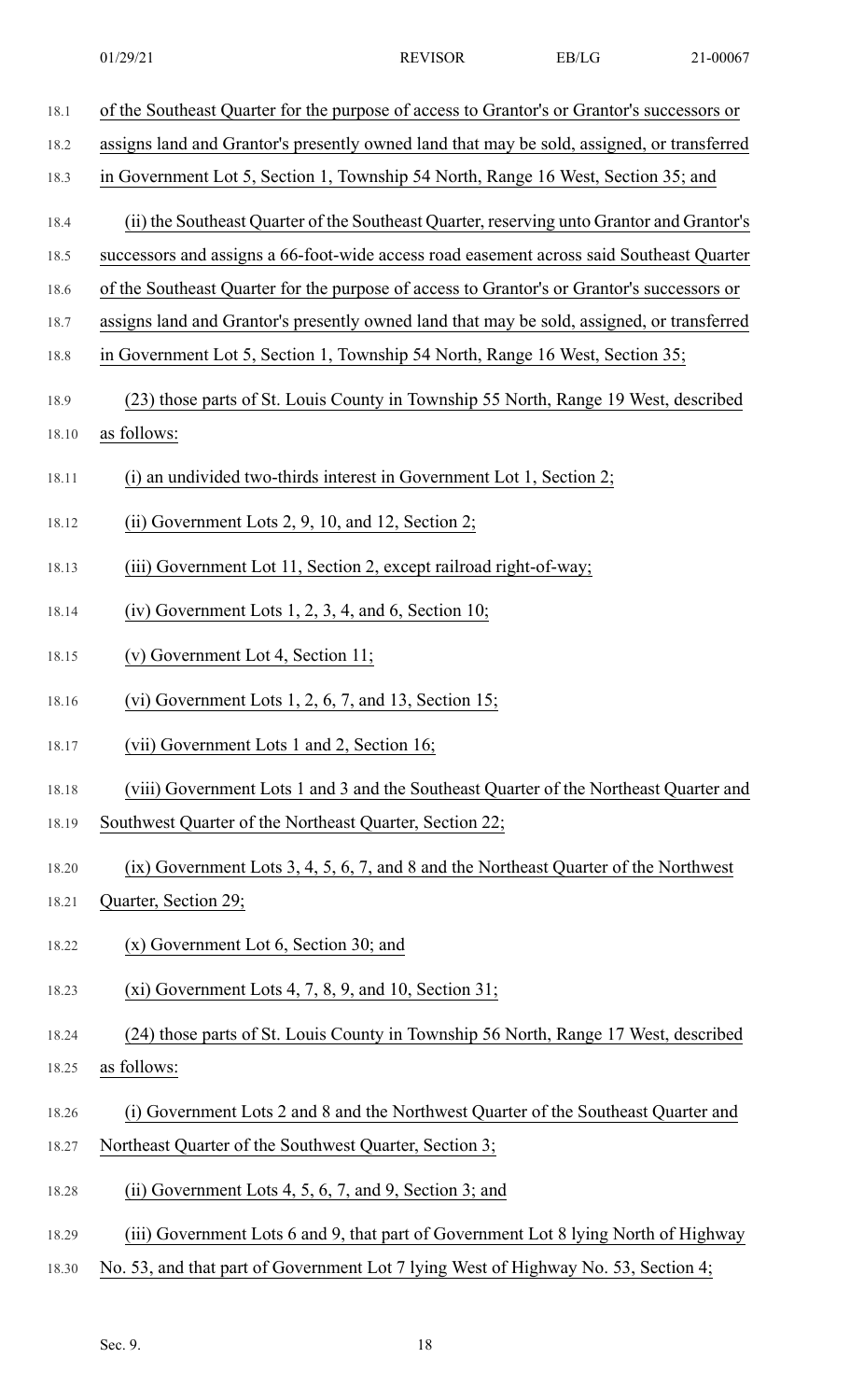19.1 (25) those parts of St. Louis County in Township 56 North, Range 18 West, described 19.2 as follows: 19.3 (i) Government Lots 5 and 6, Section 2; 19.4 (ii) Government Lots 5, 7, and 9 and the Northeast Quarter of the Southwest Quarter, 19.5 Section 3; 19.6 (iii) all that part of Government Lot 11, except the following described parcel of land: 19.7 Beginning at a point that is located 958 feet North of the southeast corner of said 19.8 Government Lot 11, which corner is also the southeast corner of said Section 3, and 33 19.9 feet West of the east line of said Lot 11; thence running North parallel with the east line 19.10 of said Lot 11 a distance of 700.5 feet to a point; thence southwesterly to a point that is 19.11 331.5 feet West and 1226 feet North of the southeast corner of said Lot 11; thence 19.12 southerly parallel with the east line of said lot, a distance of 268 feet to a point; thence 19.13 easterly a distance of 298.5 feet to the place of beginning, Section 3; 19.14 (iv) Government Lot 12, Section 3, except the following described parcels of land: 19.15 (A) commencing at a point along the East and West One-Quarter line of said Section 3, 19.16 which point is 33 feet West of the East One-Quarter corner of said Section 3, said point 19.17 being on the west right-of-way line of County Highway No. 7; thence westerly along said 19.18 quarter line for a distance of 300 feet to a point; thence southerly at right angles and parallel 19.19 to the highway right-of-way in question for a distance of 300 feet to a point; thence easterly 19.20 for a distance of 300 feet to a point in the west right-of-way line of County Highway No. 19.21 7; thence northerly along the west right-of-way line of County Highway No. 7 for a distance 19.22 of 300 feet to the point of beginning; 19.23 (B) commencing at the East Quarter corner of said Section 3; thence westerly along the 19.24 East/West Quarter line ofsaid Section 3 a distance of 33.00 feet to the westerly right-of-way 19.25 line of County Highway No. 7; thence continuing westerly along said East/West Quarter 19.26 line a distance of 300.00 feet to the point of beginning; thence southerly, parallel with the 19.27 westerly right-of-way line of County Highway No. 7 a distance of 400.00 feet; thence 19.28 westerly, parallel with said East/West Quarter line to the easterly right-of-way line of the 19.29 DM&IR Railroad; thence northerly along said easterly right-of-way line to said East/West 19.30 Quarter line; thence easterly along said East/West Quarter line to the point of beginning; 19.31 and 19.32 (C) the East 33 feet of the North 300 feet of said Government Lot 12; 19.33 (v) the Southeast Quarter of the Southeast Quarter, Section 4; 01/29/21 REVISOR EB/LG 21-00067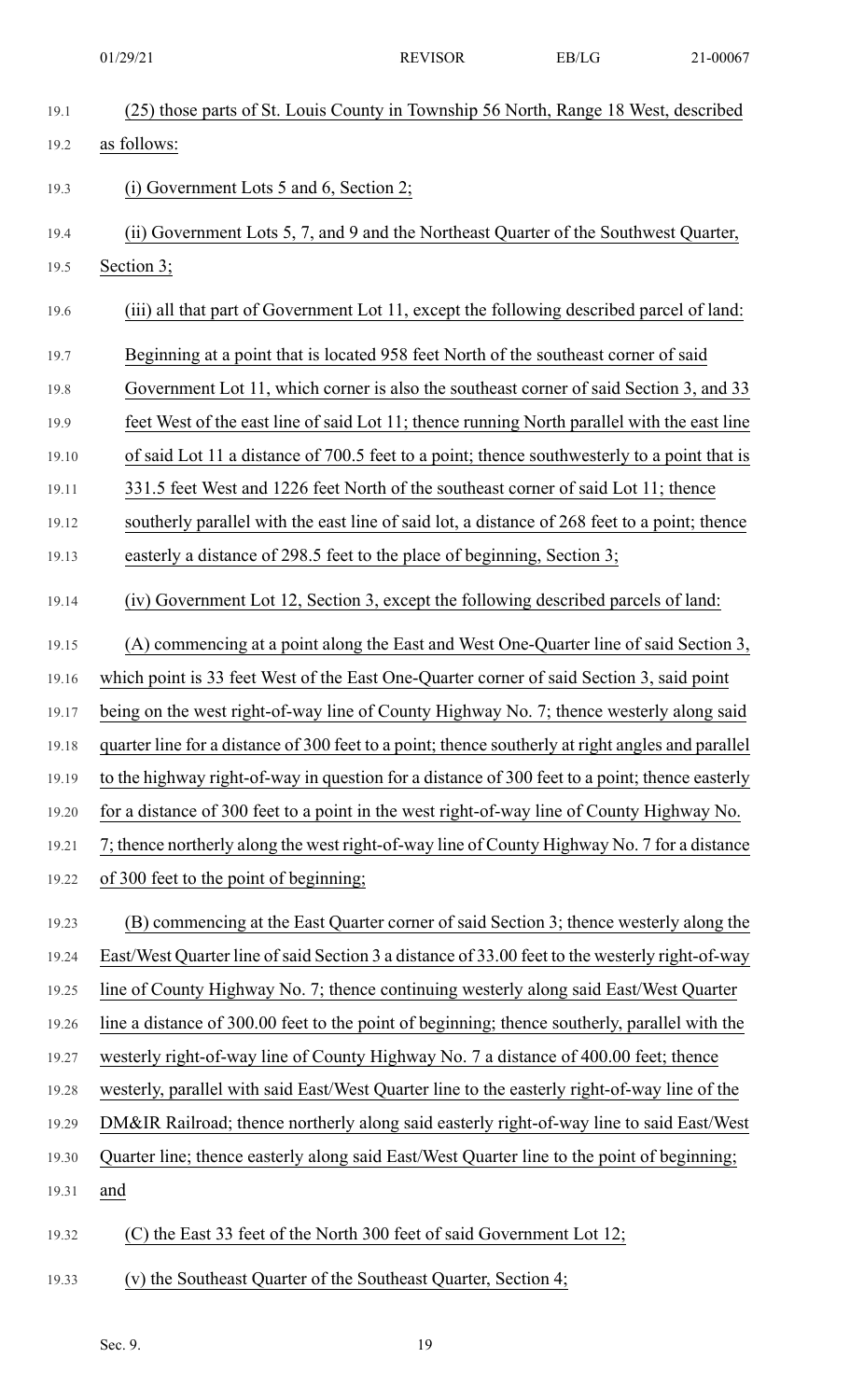| 20.1  | (vi) the Southeast Quarter of the Southeast Quarter, Section 7;                             |
|-------|---------------------------------------------------------------------------------------------|
| 20.2  | (vii) Government Lots 6 and 7, Section 8;                                                   |
| 20.3  | (viii) Government Lots 1 and 2, Section 9;                                                  |
| 20.4  | $(ix)$ Government Lots 2 and 3, Section 17;                                                 |
| 20.5  | $(x)$ Government Lots 5, 6, 7, 9, 10, 11, 12, and 13 and the Southeast Quarter of the       |
| 20.6  | Northwest Quarter, Section 18;                                                              |
| 20.7  | $(xi)$ Government Lots 6, 7, 8, 9, 11, and 12 and the Northeast Quarter of the Northwest    |
| 20.8  | Quarter, Section 19;                                                                        |
| 20.9  | $(xii)$ Government Lots 1, 5, 8, and 9, Section 20;                                         |
| 20.10 | (xiii) Government Lots 4, 5, 6, 7, and 8 and Government Lot 3, except for 1.0 acre for      |
| 20.11 | cemetery, Section 29;                                                                       |
| 20.12 | (xiv) Government Lot 9, Section 30;                                                         |
| 20.13 | $(xv)$ Government Lots 1, 2, 3, 6, 8, 9, 10, and 11, Section 31; and                        |
| 20.14 | $(xvi)$ Government Lots 1 and 2, Section 32;                                                |
| 20.15 | (26) those parts of St. Louis County in Township 56 North, Range 19 West, described         |
| 20.16 | as follows:                                                                                 |
| 20.17 | $(i)$ Government Lot 1, Section 35;                                                         |
| 20.18 | (ii) Government Lot 2, Section 35; and                                                      |
| 20.19 | (iii) Government Lots $1, 2, 3, 4, 5, 6, 7, 8$ , and $9$ and the Southeast Quarter of the   |
| 20.20 | Southeast Quarter and Southwest Quarter of the Northeast Quarter, Section 36;               |
| 20.21 | (27) those parts of St. Louis County in Township 57 North, Range 16 West, described         |
| 20.22 | as follows:                                                                                 |
| 20.23 | (i) the Southeast Quarter of the Northwest Quarter, Northwest Quarter of the Northeast      |
| 20.24 | Quarter, Southwest Quarter of the Southwest Quarter, and Northeast Quarter of the Southwest |
| 20.25 | Quarter, Section 12; and                                                                    |
| 20.26 | (ii) the Southeast Quarter of the Northwest Quarter, Section 15; and                        |
| 20.27 | (28) those parts of St. Louis County in Township 57 North, Range 17 West, described         |
| 20.28 | as follows:                                                                                 |
| 20.29 | (i) the Northeast Quarter of the Southwest Quarter and Southwest Quarter of the             |
| 20.30 | Southwest Quarter, Section 25; and                                                          |